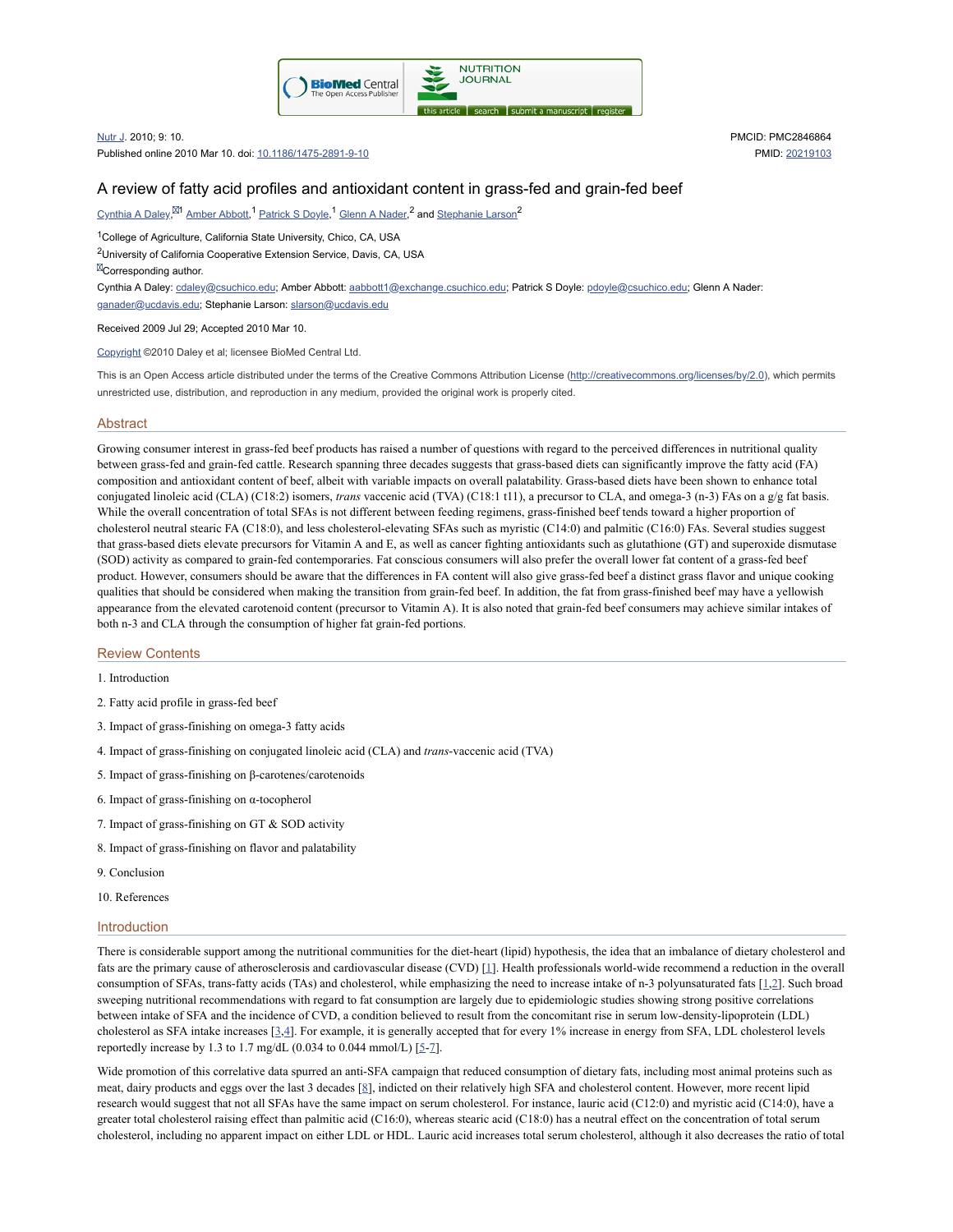cholesterol:HDL because of a preferential increase in HDL cholesterol [[5](#page-8-4)[,7](#page-8-5)[,9](#page-8-7)]. Thus, the individual fatty acid profiles tend to be more instructive than broad lipid classifications with respect to subsequent impacts on serum cholesterol, and should therefore be considered when making dietary recommendations for the prevention of CVD.

Clearly the lipid hypothesis has had broad sweeping impacts; not only on the way we eat, but also on the way food is produced on-farm. Indeed, changes in animal breeding and genetics have resulted in an overall leaner beef product  $[10]$  $[10]$ . Preliminary examination of diets containing today's leaner beef has shown a reduction in serum cholesterol, provided that beef consumption is limited to a three ounce portion devoid of all external fat [\[11\]](#page-8-9). O'Dea's work was the first of several studies to show today's leaner beef products can reduce plasma LDL concentrations in both normal and hyper-cholesterolemic subjects, theoretically reducing risk of CVD  $[12-15]$  $[12-15]$  $[12-15]$  $[12-15]$ .

Beyond changes in genetics, some producers have also altered their feeding practices whereby reducing or eliminating grain from the ruminant diet, producing a product referred to as "grass-fed" or "grass-finished". Historically, most of the beef produced until the 1940's was from cattle finished on grass. During the 1950's, considerable research was done to improve the efficiency of beef production, giving birth to the feedlot industry where high energy grains are fed to cattle as means to decrease days on feed and improve marbling (intramuscular fat: IMF). In addition, U.S. consumers have grown accustomed to the taste of grain-fed beef, generally preferring the flavor and overall palatability afforded by the higher energy grain ration[\[16](#page-8-12)]. However, changes in consumer demand, coupled with new research on the effect of feed on nutrient content, have a number of producers returning to the pastoral approach to beef production despite the inherent inefficiencies.

Research spanning three decades suggests that grass-only diets can significantly alter the fatty acid composition and improve the overall antioxidant content of beef. It is the intent of this review, to synthesize and summarize the information currently available to substantiate an enhanced nutrient claim for grass-fed beef products as well as to discuss the effects these specific nutrients have on human health.

# Review of fatty acid profiles in grass-fed beef

Red meat, regardless of feeding regimen, is nutrient dense and regarded as an important source of essential amino acids, vitamins A, B<sub>6</sub>, B<sub>12</sub>, D, E, and minerals, including iron, zinc and selenium [\[17,](#page-8-13)[18\]](#page-8-14). Along with these important nutrients, meat consumers also ingest a number of fats which are an important source of energy and facilitate the absorption of fat-soluble vitamins including A, D, E and K. According to the ADA, animal fats contribute approximately 60% of the SFA in the American diet, most of which are palmitic acid (C16:0) and stearic acid (C18:0). Stearic acid has been shown to have no net impact on serum cholesterol concentrations in humans [[17,](#page-8-13)[19](#page-8-15)]. In addition, 30% of the FA content in conventionally produced beef is composed of oleic acid (C18:1)  $[20]$  $[20]$  $[20]$ , a monounsaturated FA (MUFA) that elicits a cholesterol-lowering effect among other healthful attributes including a reduced risk of stroke and a significant decrease in both systolic and diastolic blood pressure in susceptible populations [\[21\]](#page-8-17).

Be that as it may, changes in finishing diets of conventional cattle can alter the lipid profile in such a way as to improve upon this nutritional package. Although there are genetic, age related and gender differences among the various meat producing species with respect to lipid profiles and ratios, the effect of animal nutrition is quite significant [[22](#page-8-18)]. Regardless of the genetic makeup, gender, age, species or geographic location, direct contrasts between grass and grain rations consistently demonstrate significant differences in the overall fatty acid profile and antioxidant content found in the lipid depots and body tissues [[22-](#page-8-18)[24\]](#page-8-19).

Table [1](https://www.ncbi.nlm.nih.gov/pmc/articles/PMC2846864/table/T1/) summarizes the saturated fatty acid analysis for a number of studies whose objectives were to contrast the lipid profiles of cattle fed either a grain or grass diets [\[25](#page-9-0)-[31\]](#page-9-1). This table is limited to those studies utilizing the *longissimus dorsi* (loin eye), thereby standardizing the contrasts to similar cuts within the carcass and limits the comparisons to cattle between 20 and 30 months of age. Unfortunately, not all studies report data in similar units of measure (i.e., g/g of fatty acid), so direct comparisons between studies are not possible.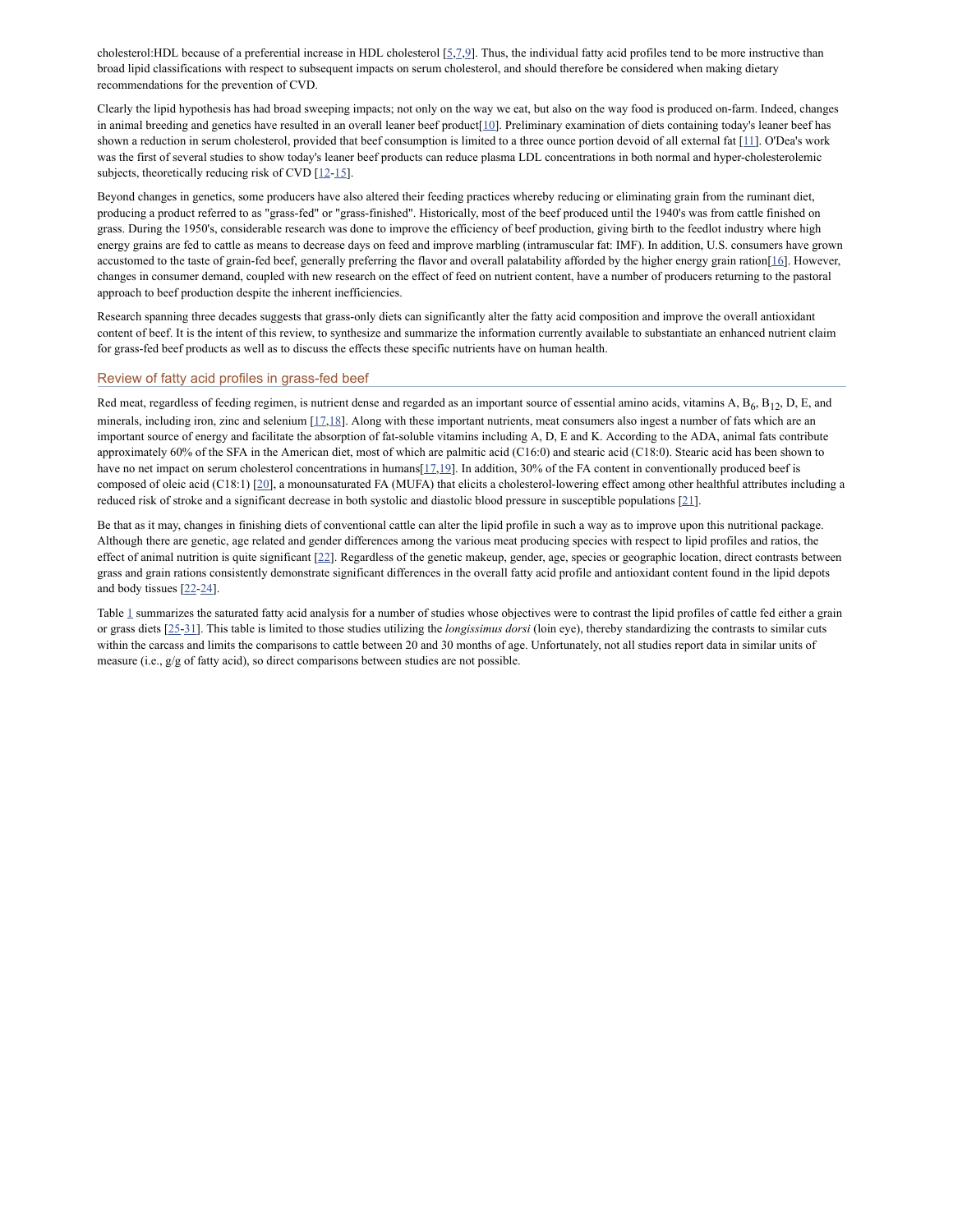### Table 1

Comparison of mean saturated fatty acid composition (expressed as mg/g of fatty acid or as a % of total lipid) between grass-fed and grain-fed cattle.

|                                                   |                                              |                   |                   |                  | <b>Fatty Acid</b>  |                                          |                                            |  |
|---------------------------------------------------|----------------------------------------------|-------------------|-------------------|------------------|--------------------|------------------------------------------|--------------------------------------------|--|
| Author, publication year, breed,<br>treatment     | C12:0<br>lauric                              | C14:0<br>myristic | C16:0<br>palmitic | C18:0<br>stearic | C20:0<br>arachidic | <b>Total SFA</b> (units as<br>specified) | <b>Total lipid (units as</b><br>specified) |  |
| Alfaia, et al., 2009, Crossbred steers            |                                              |                   |                   |                  | $g/100 g$ lipid    |                                          |                                            |  |
| Grass                                             | 0.05                                         | $1.24*$           | 18.42*            | 17.54*           | $0.25*$            | 38.76                                    | $9.76*$ mg/g muscle                        |  |
| Grain                                             | 0.06                                         | $1.84*$           | 20.79*            | 14.96*           | $0.19*$            | 39.27                                    | $13.03*$ mg/g muscle                       |  |
| Leheska, et al., 2008, Mixed cattle               |                                              |                   |                   |                  | $g/100 g$ lipid    |                                          |                                            |  |
| Grass                                             | 0.05                                         | $2.84*$           | 26.9              | $17.0*$          | $0.13*$            | 48.8*                                    | $2.8*$ % of muscle                         |  |
| Grain                                             | 0.07                                         | $3.45*$           | 26.3              | $13.2*$          | $0.08*$            | $45.1*$                                  | 4.4* % of muscle                           |  |
| Garcia et al., 2008, Angus X-bred                 |                                              |                   |                   |                  | % of total FA      |                                          |                                            |  |
| steers                                            |                                              |                   |                   |                  |                    |                                          |                                            |  |
| Grass                                             | na                                           | 2.19              | 23.1              | $13.1*$          | na                 | 38.4*                                    | 2.86* %IMF                                 |  |
| Grain                                             | na                                           | 2.44              | 22.1              | $10.8*$          | na                 | $35.3*$                                  | 3.85* %IMF                                 |  |
| Ponnampalam, et al., 2006, Angus<br>steers        | $mg/100 g$ muscle tissue                     |                   |                   |                  |                    |                                          |                                            |  |
| Grass                                             | na                                           | 56.9*             | 508*              | 272.8            | na                 | 900*                                     | $2.12\%*$ % of muscle                      |  |
| Grain                                             | na                                           | 103.7*            | 899*              | 463.3            | na                 | 1568*                                    | 3.61%* % of muscle                         |  |
| Nuernberg, et al., 2005, Simmental<br>bulls       | % of total intramuscular fat reported as LSM |                   |                   |                  |                    |                                          |                                            |  |
| Grass                                             | 0.04                                         | 1.82              | 22.56*            | 17.64*           | na                 | 43.91                                    | $1.51*$ % of muscle                        |  |
| Grain                                             | 0.05                                         | 1.96              | 24.26*            | 16.80*           | na                 | 44.49                                    | $2.61*$ % of muscle                        |  |
| Descalzo, et al., 2005 Crossbred<br><b>Steers</b> |                                              |                   |                   |                  | % of total FA      |                                          |                                            |  |
| Grass                                             | na                                           | 2.2               | 22.0              | 19.1             | na                 | 42.8                                     | $2.7*$ %IMF                                |  |
| Grain                                             | na                                           | 2.0               | 25.0              | 18.2             | na                 | 45.5                                     | 4.7* %IMF                                  |  |
| Realini, et al., 2004, Hereford steers            | % fatty acid within intramuscular fat        |                   |                   |                  |                    |                                          |                                            |  |
| Grass                                             | na                                           | $1.64*$           | $21.61*$          | 17.74*           | na                 | 49.08                                    | $1.68*$ % of muscle                        |  |
| Grain                                             | na                                           | $2.17*$           | 24.26*            | 15.77*           | na                 | 47.62                                    | $3.18*$ % of muscle                        |  |

Open in a [separate](https://www.ncbi.nlm.nih.gov/pmc/articles/PMC2846864/table/T1/?report=objectonly) window

\*Indicates a significant difference (at least P < 0.05) between feeding regimens was reported within each respective study. "na" indicates that the value was not reported in the original study.

Table [1](https://www.ncbi.nlm.nih.gov/pmc/articles/PMC2846864/table/T1/) reports that grass finished cattle are typically lower in total fat as compared to grain-fed contemporaries. Interestingly, there is no consistent difference in total SFA content between these two feeding regimens. Those SFA's considered to be more detrimental to serum cholesterol levels, i.e., myristic (C14:0) and palmitic (C16:0), were higher in grain-fed beef as compared to grass-fed contemporaries in 60% of the studies reviewed. Grass finished meat contains elevated concentrations of stearic acid (C18:0), the only saturated fatty acid with a net neutral impact on serum cholesterol. Thus, grass finished beef tends to produce a more favorable SFA composition although little is known of how grass-finished beef would ultimately impact serum cholesterol levels in hyper-cholesterolemic patients as compared to a grain-fed beef.

Like SFA intake, dietary cholesterol consumption has also become an important issue to consumers. Interestingly, beef's cholesterol content is similar to other meats (beef 73; pork 79; lamb 85; chicken 76; and turkey 83 mg/100 g) [[32\]](#page-9-2), and can therefore be used interchangeably with white meats to reduce serum cholesterol levels in hyper-cholesterolemic individuals [[11](#page-8-9)[,33\]](#page-9-3). Studies have shown that breed, nutrition and sex do not affect the cholesterol concentration of bovine skeletal muscle, rather cholesterol content is highly correlated to IMF concentrations[[34](#page-9-4)]. As IMF levels rise, so goes cholesterol concentrations per gram of tissue [\[35](#page-9-5)]. Because pasture raised beef is lower in overall fat [[24](#page-8-19)-[27,](#page-9-6)[30](#page-9-7)], particularly with respect to marbling or IMF [[26](#page-9-8)[,36](#page-9-9)], it would seem to follow that grass-finished beef would be lower in overall cholesterol content although the data is very limited. Garcia et al (2008) report 40.3 and 45.8 grams of cholesterol/100 grams of tissue in pastured and grain-fed steers, respectively ( $P < 0.001$ ) [[24\]](#page-8-19).

Interestingly, grain-fed beef consistently produces higher concentrations of MUFAs as compared to grass-fed beef, which include FAs such as oleic acid (C18:1 cis-9), the primary MUFA in beef. A number of epidemiological studies comparing disease rates in different countries have suggested an inverse association between MUFA intake and mortality rates to CVD [[3,](#page-8-2)[21](#page-8-17)]. Even so, grass-fed beef provides a higher concentration of TVA (C18:1 *t*11), an important MUFA for de novo synthesis of conjugated linoleic acid (CLA: C18:2 *c*-9, *t*-11), a potent anti-carcinogen that is synthesized within the body tissues [[37\]](#page-9-10). Specific information relative to the health benefits of CLA and its biochemistry will be detailed later.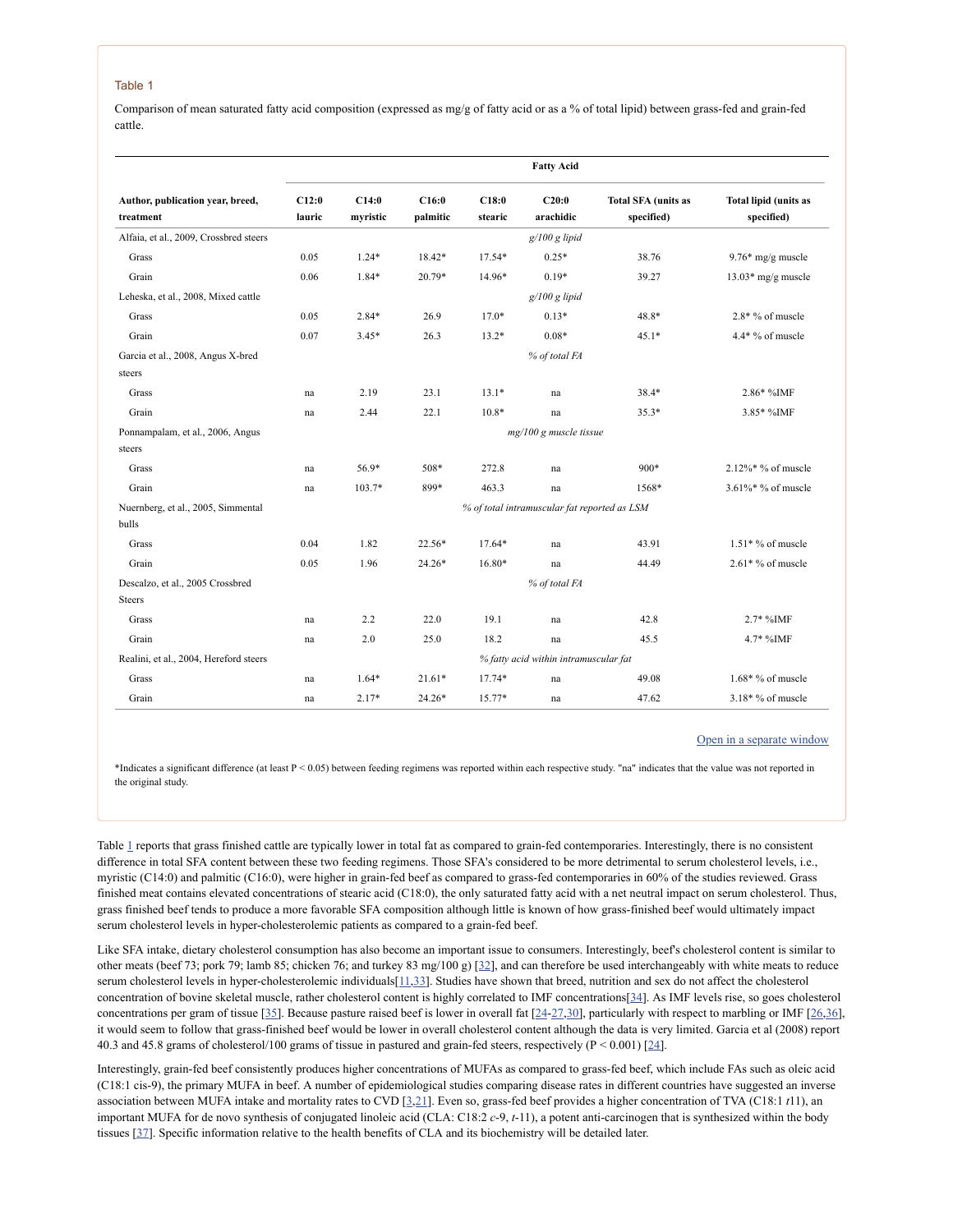The important polyunsaturated fatty acids (PUFAs) in conventional beef are linoleic acid (C18:2), alpha-linolenic acid (C18:3), described as the essential FAs, and the long-chain fatty acids including arachidonic acid (C20:4), eicosapentaenoic acid (C20:5), docosanpetaenoic acid (C22:5) and docosahexaenoic acid (C22:6) [[38](#page-9-11)]. The significance of nutrition on fatty acid composition is clearly demonstrated when profiles are examined by omega 6 (n-6) and omega 3 (n-3) families. Table [2](https://www.ncbi.nlm.nih.gov/pmc/articles/PMC2846864/table/T2/) shows no significant change to the overall concentration of n-6 FAs between feeding regimens, although grass-fed beef consistently shows a higher concentrations of n-3 FAs as compared to grain-fed contemporaries, creating a more favorable n-6:n-3 ratio. There are a number of studies that report positive effects of improved n-3 intake on CVD and other health related issues discussed in more detail in the next section.

### Table 2

Comparison of mean polyunsatured fatty acid composition (expressed as mg/g of fatty acid or as a % of total lipid) between grass-fed and grainfed cattle.

|                                               | <b>Fatty Acid</b>                     |                        |                            |                         |                    |                          |                          |                             |                             |                       |                       |                     |
|-----------------------------------------------|---------------------------------------|------------------------|----------------------------|-------------------------|--------------------|--------------------------|--------------------------|-----------------------------|-----------------------------|-----------------------|-----------------------|---------------------|
| Author, publication year,<br>breed, treatment | C18:1 t11<br><b>Vaccenic Acid</b>     | $C18:2n-6$<br>Linoleic | <b>Total</b><br><b>CLA</b> | $C18:3n-3$<br>Linolenic | $C20:5n-$<br>3 EPA | $C22:5n-3$<br><b>DPA</b> | $C22:6n-3$<br><b>DHA</b> | <b>Total</b><br><b>PUFA</b> | <b>Total</b><br><b>MUFA</b> | <b>Total</b><br>$n-6$ | <b>Total</b><br>$n-3$ | $n-6/n-$<br>3 ratio |
| Alfaia, et al., 2009,<br>Crossbred steers     |                                       |                        |                            |                         |                    | $g/100 g$ lipid          |                          |                             |                             |                       |                       |                     |
| Grass                                         | 1.35                                  | 12.55                  | $5.14*$                    | $5.53*$                 | $2.13*$            | $2.56*$                  | $0.20*$                  | 28.99*                      | 24.69*                      | 17.97*                | $10.41*$              | $1.77*$             |
| Grain                                         | 0.92                                  | 11.95                  | $2.65*$                    | $0.48*$                 | $0.47*$            | $0.91*$                  | $0.11*$                  | 19.06*                      | 34.99*                      | 17.08                 | $1.97*$               | 8.99*               |
| Leheska, et al., 2008, Mixed<br>cattle        | $g/100 g$ lipid                       |                        |                            |                         |                    |                          |                          |                             |                             |                       |                       |                     |
| Grass                                         | $2.95*$                               | 2.01                   | $0.85*$                    | $0.71*$                 | 0.31               | $0.24*$                  | na                       | 3.41                        | 42.5*                       | 2.30                  | $1.07*$               | $2.78*$             |
| Grain                                         | $0.51*$                               | 2.38                   | $0.48*$                    | $0.13*$                 | 0.19               | $0.06*$                  | na                       | 2.77                        | $46.2*$                     | 2.58                  | $0.19*$               | $13.6*$             |
| Garcia, et al., 2008, Angus<br>steers         | % of total FAs                        |                        |                            |                         |                    |                          |                          |                             |                             |                       |                       |                     |
| Grass                                         | $3.22*$                               | 3.41                   | $0.72*$                    | $1.30*$                 | $0.52*$            | $0.70*$                  | $0.43*$                  | 7.95                        | $37.7*$                     | $5.00*$               | $2.95*$               | $1.72*$             |
| Grain                                         | $2.25*$                               | 3.93                   | $0.58*$                    | $0.74*$                 | $0.12*$            | $0.30*$                  | $0.14*$                  | 9.31                        | $40.8*$                     | 8.05*                 | $0.86*$               | $10.38*$            |
| Ponnampalam, et al., 2006,<br>Angus steers    | $mg/100 g$ muscle tissue              |                        |                            |                         |                    |                          |                          |                             |                             |                       |                       |                     |
| Grass                                         | na                                    | 108.8*                 | 14.3                       | $32.4*$                 | $24.5*$            | $36.5*$                  | 4.2                      | na                          | 930*                        | 191.6                 | 97.6*                 | $1.96*$             |
| Grain                                         | na                                    | 167.4*                 | 16.1                       | $14.9*$                 | $13.1*$            | $31.6*$                  | 3.7                      | na                          | 1729*                       | 253.8                 | $63.3*$               | $3.57*$             |
| Nuernberg, et al., 2005,<br>Simmental bulls   |                                       |                        |                            |                         |                    | % of total fatty acids   |                          |                             |                             |                       |                       |                     |
| Grass                                         | na                                    | 6.56                   | 0.87*                      | $2.22*$                 | $0.94*$            | $1.32*$                  | $0.17*$                  | 14.29*                      | 56.09                       | 9.80                  | 4.70*                 | $2.04*$             |
| Grain                                         | na                                    | 5.22                   | $0.72*$                    | $0.46*$                 | $0.08*$            | $0.29*$                  | $0.05*$                  | 9.07*                       | 55.51                       | 7.73                  | $0.90*$               | $8.34*$             |
| Descalzo, et al., 2005,<br>Crossbred steers   |                                       |                        |                            |                         |                    | % of total FAs           |                          |                             |                             |                       |                       |                     |
| Grass                                         | $4.2*$                                | 5.4                    | na                         | $1.4*$                  | tr                 | 0.6                      | tr                       | $10.31*$                    | 34.17*                      | 7.4                   | 2.0                   | $3.72*$             |
| Grain                                         | $2.8*$                                | 4.7                    | na                         | $0.7*$                  | tr                 | 0.4                      | $\mathop{\mathrm{tr}}$   | $7.29*$                     | 37.83*                      | 6.3                   | 1.1                   | $5.73*$             |
| Realini, et al., 2004,<br>Hereford steers     | % fatty acid within intramuscular fat |                        |                            |                         |                    |                          |                          |                             |                             |                       |                       |                     |
| Grass                                         | na                                    | $3.29*$                | $0.53*$                    | $1.34*$                 | $0.69*$            | $1.04*$                  | 0.09                     | 9.96*                       | 40.96*                      | na                    | na                    | $1.44*$             |
| Grain                                         | na                                    | $2.84*$                | $0.25*$                    | $0.35*$                 | $0.30*$            | $0.56*$                  | 0.09                     | $6.02*$                     | 46.36*                      | na                    | na                    | $3.00*$             |

Open in a [separate](https://www.ncbi.nlm.nih.gov/pmc/articles/PMC2846864/table/T2/?report=objectonly) window

\* Indicates a significant difference (at least P < 0.05) between feeding regimens within each respective study reported. "na" indicates that the value was not reported in the original study. "tr" indicates trace amounts detected.

# Review of Omega-3: Omega-6 fatty acid content in grass-fed beef

There are two essential fatty acids (EFAs) in human nutrition: α-linolenic acid (αLA), an omega-3 fatty acid; and linoleic acid (LA), an omega-6 fatty acid. The human body cannot synthesize essential fatty acids, yet they are critical to human health; for this reason, EFAs must be obtained from food. Both αLA and LA are polyunsaturated and serve as precursors of other important compounds. For instance, αLA is the precursor for the omega-3 pathway. Likewise, LA is the parent fatty acid in the omega-6 pathway. Omega-3 (n-3) and omega-6 (n-6) fatty acids are two separate distinct families, yet they are synthesized by some of the same enzymes; specifically, delta-5-desaturase and delta-6-desaturase. Excess of one family of FAs can interfere with the metabolism of the other, reducing its incorporation into tissue lipids and altering their overall biological effects [[39](#page-9-12)]. Figure [1](https://www.ncbi.nlm.nih.gov/pmc/articles/PMC2846864/figure/F1/) depicts a schematic of n-6 and n-3 metabolism and elongation within the body [[40\]](#page-9-13).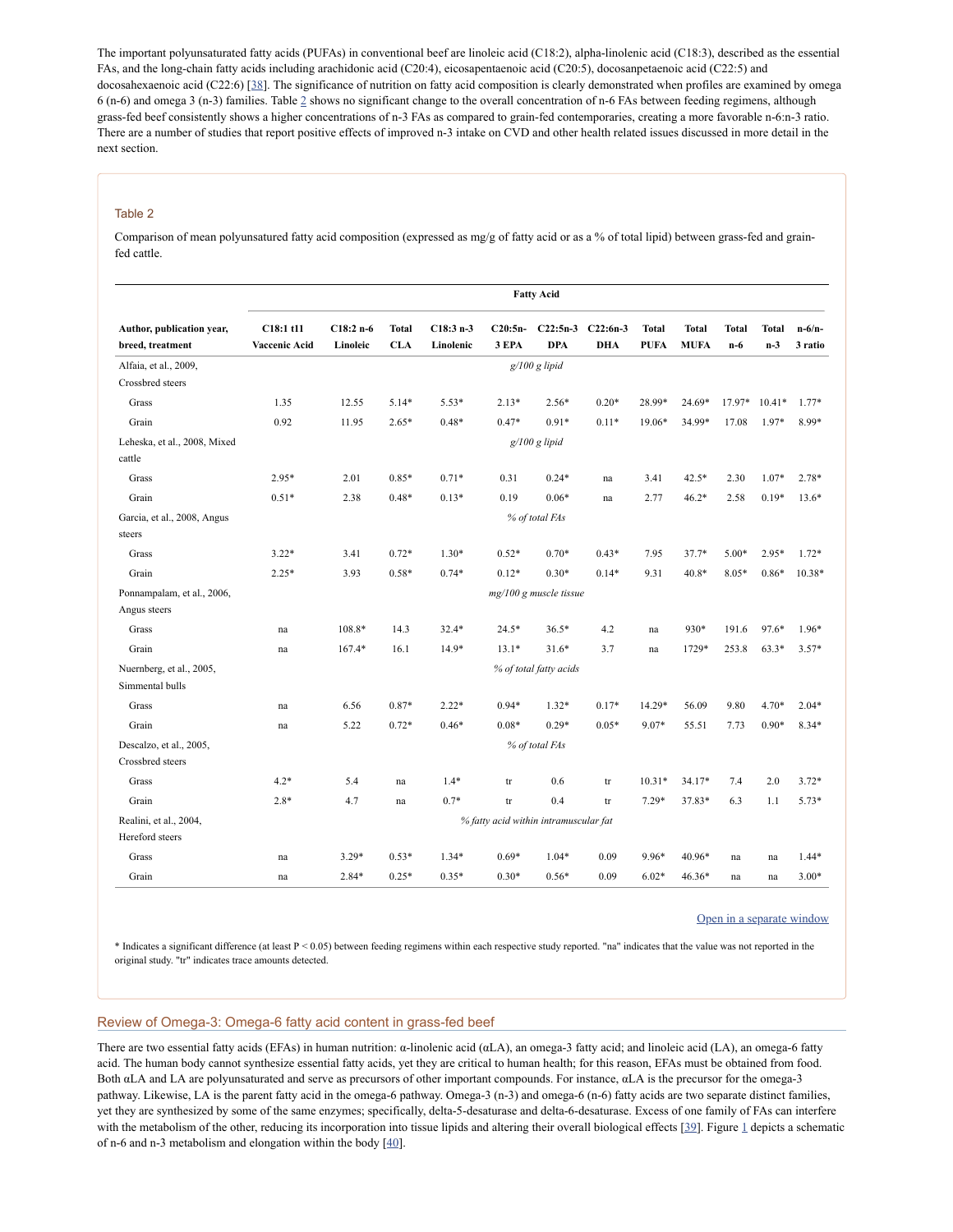

A healthy diet should consist of roughly one to four times more omega-6 fatty acids than omega-3 fatty acids. The typical American diet tends to contain 11 to 30 times more omega -6 fatty acids than omega -3, a phenomenon that has been hypothesized as a significant factor in the rising rate of inflammatory disorders in the United States<sup>[\[40](#page-9-13)]</sup>. Table [2](https://www.ncbi.nlm.nih.gov/pmc/articles/PMC2846864/table/T2/) shows significant differences in n-6:n-3 ratios between grass-fed and grain-fed beef, with and overall average of 1.53 and 7.65 for grass-fed and grain-fed, respectively, for all studies reported in this review.

The major types of omega-3 fatty acids used by the body include: α-linolenic acid (C18:3n-3, αLA), eicosapentaenoic acid (C20:5n-3, EPA), docosapentaenoic acid (C22:5n-3, DPA), and docosahexaenoic acid (C22:6n-3, DHA). Once eaten, the body converts αLA to EPA, DPA and DHA, albeit at low efficiency. Studies generally agree that whole body conversion of αLA to DHA is below 5% in humans, the majority of these long-chain FAs are consumed in the diet  $[41]$  $[41]$ .

The omega-3 fatty acids were first discovered in the early 1970's when Danish physicians observed that Greenland Eskimos had an exceptionally low incidence of heart disease and arthritis despite the fact that they consumed a diet high in fat. These early studies established fish as a rich source of n-3 fatty acids. More recent research has established that EPA and DHA play a crucial role in the prevention of atherosclerosis, heart attack, depression and cancer  $[40,42]$  $[40,42]$  $[40,42]$ . In addition, omega-3 consumption reduced the inflammation caused by rheumatoid arthritis  $[43,44]$  $[43,44]$ .

The human brain has a high requirement for DHA; low DHA levels have been linked to low brain serotonin levels, which are connected to an increased tendency for depression and suicide. Several studies have established a correlation between low levels of omega -3 fatty acids and depression. High consumption of omega-3 FAs is typically associated with a lower incidence of depression, a decreased prevalence of age-related memory loss and a lower risk of developing Alzheimer's disease [[45](#page-9-18)[-51\]](#page-9-19).

The National Institutes of Health has published recommended daily intakes of FAs; specific recommendations include 650 mg of EPA and DHA, 2.22 g/day of αLA and 4.44 g/day of LA. However, the Institute of Medicine has recommended DRI (dietary reference intake) for LA (omega-6) at 12 to 17 g and αLA (omega-3) at 1.1 to 1.6 g for adult women and men, respectively. Although seafood is the major dietary source of n-3 fatty acids, a recent fatty acid intake survey indicated that red meat also serves as a significant source of n-3 fatty acids for some populations [[52\]](#page-9-20).

Sinclair and co-workers were the first to show that beef consumption increased serum concentrations of a number of n-3 fatty acids including, EPA, DPA and DHA in humans [\[40](#page-9-13)]. Likewise, there are a number of studies that have been conducted with livestock which report similar findings, i.e., animals that consume rations high in precursor lipids produce a meat product higher in the essential fatty acids [\[53](#page-9-21)[,54\]](#page-9-22). For instance, cattle fed primarily grass significantly increased the omega-3 content of the meat and also produced a more favorable omega-6 to omega-3 ratio than grain-fed beef [[46,](#page-9-23)[55](#page-9-24)-[57\]](#page-10-0).

Table [2](https://www.ncbi.nlm.nih.gov/pmc/articles/PMC2846864/table/T2/) shows the effect of ration on polyunsaturated fatty acid composition from a number of recent studies that contrast grass-based rations to conventional grain feeding regimens [\[24](#page-8-19)[-28](#page-9-25)[,30](#page-9-7)[,31\]](#page-9-1). Grass-based diets resulted in significantly higher levels of omega-3 within the lipid fraction of the meat, while omega-6 levels were left unchanged. In fact, as the concentration of grain is increased in the grass-based diet, the concentration of n-3 FAs decreases in a linear fashion. Grass-finished beef consistently produces a higher concentration of n-3 FAs (without effecting n-6 FA content), resulting in a more favorable n-6:n-3 ratio.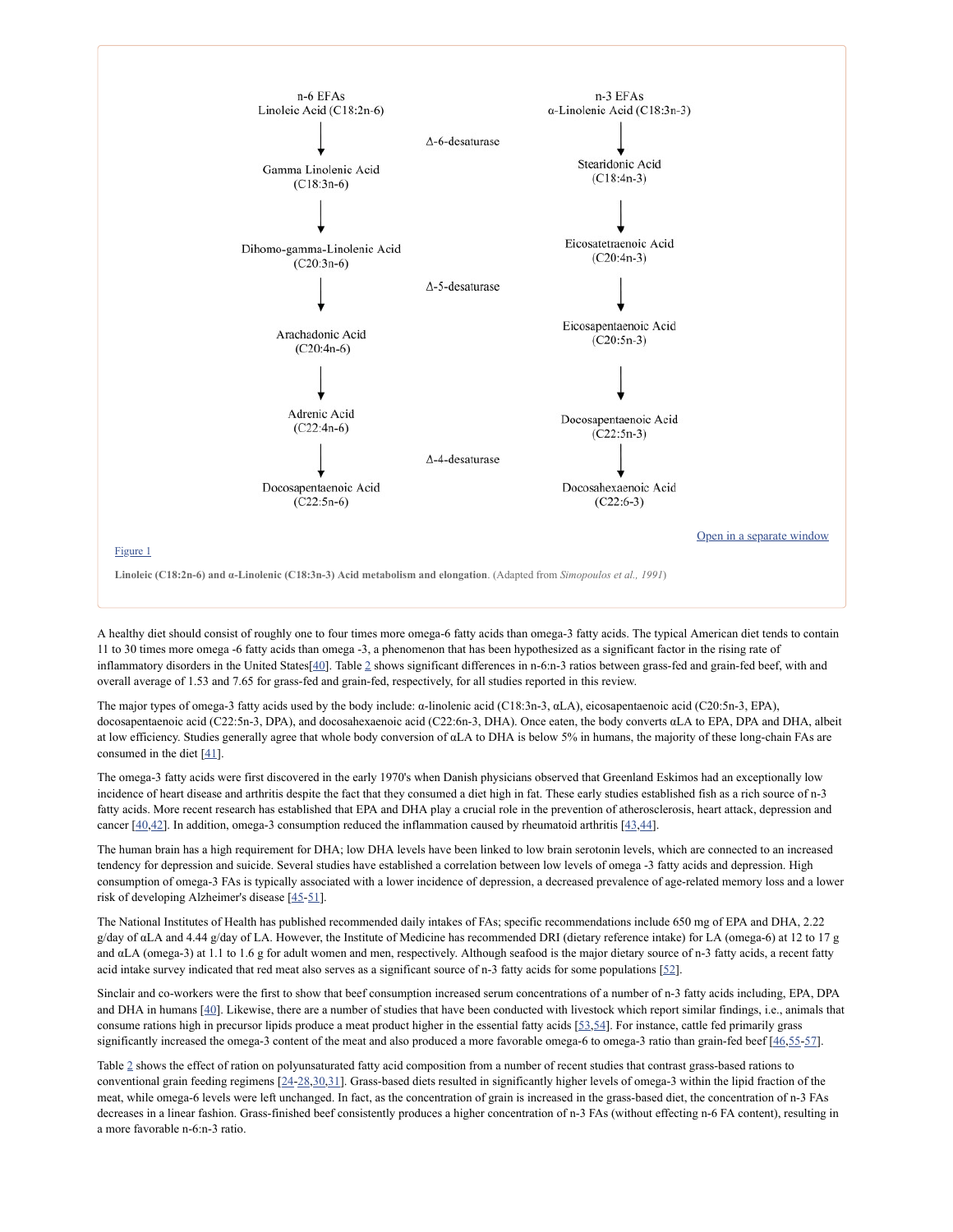The amount of total lipid (fat) found in a serving of meat is highly dependent upon the feeding regimen as demonstrated in Tables [1](https://www.ncbi.nlm.nih.gov/pmc/articles/PMC2846864/table/T1/) and [2](https://www.ncbi.nlm.nih.gov/pmc/articles/PMC2846864/table/T2/). Fat will also vary by cut, as not all locations of the carcass will deposit fat to the same degree. Genetics also play a role in lipid metabolism creating significant breed effects. Even so, the effect of feeding regimen is a very powerful determinant of fatty acid composition.

# Review of conjugated linoleic acid (CLA) and *trans* vaccenic acid (TVA) in grass-fed beef

Conjugated linoleic acids make up a group of polyunsaturated FAs found in meat and milk from ruminant animals and exist as a general mixture of conjugated isomers of LA. Of the many isomers identified, the *cis*-9, *trans*-11 CLA isomer (also referred to as rumenic acid or RA) accounts for up to 80- 90% of the total CLA in ruminant products [[58](#page-10-1)]. Naturally occurring CLAs originate from two sources: bacterial isomerization and/or biohydrogenation of polyunsaturated fatty acids (PUFA) in the rumen and the desaturation of trans-fatty acids in the adipose tissue and mammary gland [[59](#page-10-2)[,60](#page-10-3)].

Microbial biohydrogenation of LA and αLA by an anaerobic rumen bacterium *Butyrivibrio fibrisolvens* is highly dependent on rumen pH [\[61\]](#page-10-4). Grain consumption decreases rumen pH, reducing *B. fibrisolven* activity, conversely grass-based diets provide for a more favorable rumen environment for subsequent bacterial synthesis [\[62\]](#page-10-5). Rumen pH may help to explain the apparent differences in CLA content between grain and grass-finished meat products (see Table [2\)](https://www.ncbi.nlm.nih.gov/pmc/articles/PMC2846864/table/T2/). De novo synthesis of CLA from 11*t*-C18:1 TVA has been documented in rodents, dairy cows and humans. Studies suggest a linear increase in CLA synthesis as the TVA content of the diet increased in human subjects [[63\]](#page-10-6). The rate of conversion of TVA to CLA has been estimated to range from 5 to 12% in rodents to 19 to 30% in humans[[64\]](#page-10-7). True dietary intake of CLA should therefore consider native 9*c*11*t*-C18:2 (actual CLA) as well as the 11*t*-C18:1 (potential CLA) content of foods  $[65,66]$  $[65,66]$ . Figure [2](https://www.ncbi.nlm.nih.gov/pmc/articles/PMC2846864/figure/F2/) portrays de novo synthesis pathways of CLA from TVA [\[37](#page-9-10)].



Natural augmentation of CLA *c*9*t*11 and TVA within the lipid fraction of beef products can be accomplished through diets rich in grass and lush green forages. While precursors can be found in both grains and lush green forages, grass-fed ruminant species have been shown to produce 2 to 3 times more CLA than ruminants fed in confinement on high grain diets, largely due to a more favorable rumen pH  $[34,56,57,67]$  $[34,56,57,67]$  $[34,56,57,67]$  $[34,56,57,67]$  $[34,56,57,67]$  (see Table [2](https://www.ncbi.nlm.nih.gov/pmc/articles/PMC2846864/table/T2/)).

The impact of feeding practices becomes even more evident in light of recent reports from Canada which suggests a shift in the predominate *trans* C18:1 isomer in grain-fed beef. Dugan et al (2007) reported that the major *trans* isomer in beef produced from a 73% barley grain diet is 10*t*-18:1 (2.13% of total lipid) rather than 11*t*-18:1 (TVA) (0.77% of total lipid), a finding that is not particularly favorable considering the data that would support a negative impact of 10t-18:1 on LDL cholesterol and CVD [[68](#page-10-12)[,69](#page-10-13)].

Over the past two decades numerous studies have shown significant health benefits attributable to the actions of CLA, as demonstrated by experimental animal models, including actions to reduce carcinogenesis, atherosclerosis, and onset of diabetes [\[70](#page-10-14)-[72\]](#page-10-15). Conjugated linoleic acid has also been reported to modulate body composition by reducing the accumulation of adipose tissue in a variety of species including mice, rats, pigs, and now humans [23-[76](#page-10-17)]. These changes in body composition occur at ultra high doses of CLA, dosages that can only be attained through synthetic supplementation that may also produce ill side-effects, such as gastrointestinal upset, adverse changes to glucose/insulin metabolism and compromised liver function [\[77](#page-10-18)-[81\]](#page-10-19). A number of excellent reviews on CLA and human health can be found in the literature [[61](#page-10-4)[,82-](#page-10-20)[84](#page-10-21)].

Optimal dietary intake remains to be established for CLA. It has been hypothesized that 95 mg CLA/day is enough to show positive effects in the reduction of breast cancer in women utilizing epidemiological data linking increased milk consumption with reduced breast cancer[\[85\]](#page-10-22). Ha et al. (1989) published a much more conservative estimate stating that 3 g/day CLA is required to promote human health benefits[\[86](#page-10-23)]. Ritzenthaler et al. (2001) estimated CLA intakes of 620 mg/day for men and 441 mg/day for women are necessary for cancer prevention[\[87\]](#page-11-0). Obviously, all these values represent rough estimates and are mainly based on extrapolated animal data. What is clear is that we as a population do not consume enough CLA in our diets to have a significant impact on cancer prevention or suppression. Reports indicate that Americans consume between 150 to 200 mg/day, Germans consumer slightly more between 300 to 400 mg/day[\[87\]](#page-11-0), and the Australians seem to be closer to the optimum concentration at 500 to 1000 mg/day according to Parodi (1994) [\[88\]](#page-11-1).

# Review of pro-Vitamin A/β-carotene in grass-fed meat

Carotenoids are a family of compounds that are synthesized by higher plants as natural plant pigments. Xanthophylls, carotene and lycopene are responsible for yellow, orange and red coloring, respectively. Ruminants on high forage rations pass a portion of the ingested carotenoids into the milk and body fat in a manner that has yet to be fully elucidated. Cattle produced under extensive grass-based production systems generally have carcass fat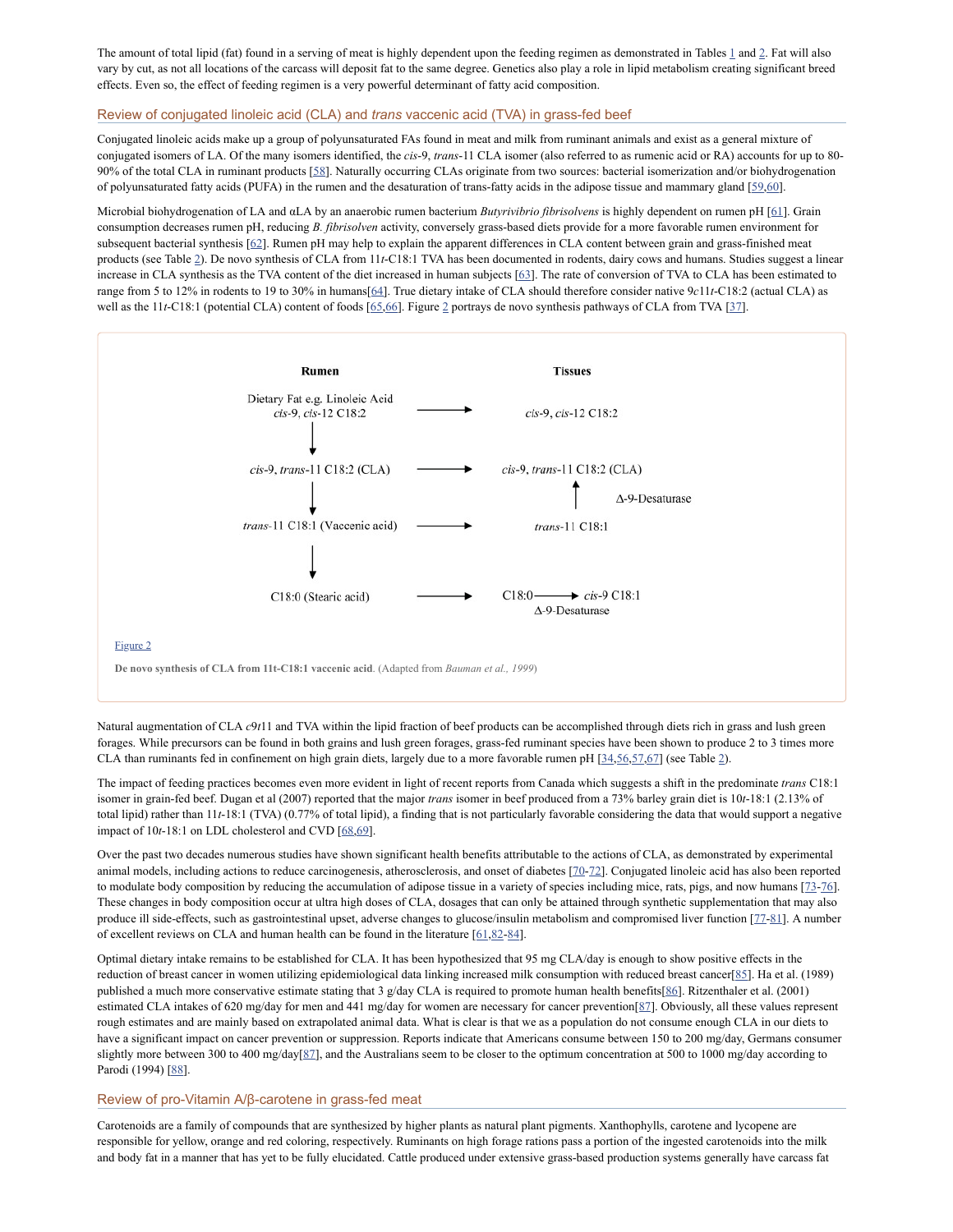which is more yellow than their concentrate-fed counterparts caused by carotenoids from the lush green forages. Although yellow carcass fat is negatively regarded in many countries around the world, it is also associated with a healthier fatty acid profile and a higher antioxidant content [\[89\]](#page-11-2).

Plant species, harvest methods, and season, all have significant impacts on the carotenoid content of forage. In the process of making silage, haylage or hay, as much as 80% of the carotenoid content is destroyed [\[90](#page-11-3)]. Further, significant seasonal shifts occur in carotenoid content owing to the seasonal nature of plant growth.

Carotenes (mainly β-carotene) are precursors of retinol (Vitamin A), a critical fat-soluble vitamin that is important for normal vision, bone growth, reproduction, cell division, and cell differentiation [[91\]](#page-11-4). Specifically, it is responsible for maintaining the surface lining of the eyes and also the lining of the respiratory, urinary, and intestinal tracts. The overall integrity of skin and mucous membranes is maintained by vitamin A, creating a barrier to bacterial and viral infection [\[15,](#page-8-11)[92](#page-11-5)]. In addition, vitamin A is involved in the regulation of immune function by supporting the production and function of white blood cells [\[12](#page-8-10)[,13\]](#page-8-20).

The current recommended intake of vitamin A is 3,000 to 5,000 IU for men and 2,300 to 4,000 IU for women [\[93](#page-11-6)], respectively, which is equivalent to 900 to 1500 μg (micrograms) (Note: DRI as reported by the Institute of Medicine for non-pregnant/non-lactating adult females is 700 μg/day and males is 900 μg/day or 2,300 - 3,000 I U (assuming conversion of 3.33 IU/μg). While there is no RDA (Required Daily Allowance) for β-carotene or other provitamin A carotenoids, the Institute of Medicine suggests consuming 3 mg of β-carotene daily to maintain plasma β-carotene in the range associated with normal function and a lowered risk of chronic diseases (NIH: Office of Dietary Supplements).

The effects of grass feeding on beta-carotene content of beef was described by Descalzo et al. (2005) who found pasture-fed steers incorporated significantly higher amounts of beta-carotene into muscle tissues as compared to grain-fed animals [\[94](#page-11-7)]. Concentrations were 0.45  $\mu$ g/g and 0.06  $\mu$ g/g for beef from pasture and grain-fed cattle respectively, demonstrating a 7 fold increase in β-carotene levels for grass-fed beef over the grain-fed contemporaries. Similar data has been reported previously, presumably due to the high β-carotene content of fresh grasses as compared to cereal grains[\[38](#page-9-11),[55,](#page-9-24)[95](#page-11-8)[-97\]](#page-11-9). (see Table [3\)](https://www.ncbi.nlm.nih.gov/pmc/articles/PMC2846864/table/T3/)

#### Table 3

Comparison of mean β-carotene vitamin content in fresh beef from grass-fed and grain-fed cattle.

|                                        | β-carotene |                                                 |  |  |  |  |
|----------------------------------------|------------|-------------------------------------------------|--|--|--|--|
| Author, year, animal class             |            | Grass-fed (ug/g tissue) Grain-fed (ug/g tissue) |  |  |  |  |
| Insani et al., 2007, Crossbred steers  | $0.74*$    | $0.17*$                                         |  |  |  |  |
| Descalzo et al., 2005 Crossbred steers | $0.45*$    | $0.06*$                                         |  |  |  |  |
| Yang et al., 2002, Crossbred steers    | $0.16*$    | $0.01*$                                         |  |  |  |  |

 $*$  Indicates a significant difference (at least  $P \le 0.05$ ) between feeding regimens was reported within each respective study.

### Review of Vitamin E/α-tocopherol in grass-fed beef

Vitamin E is also a fat-soluble vitamin that exists in eight different isoforms with powerful antioxidant activity, the most active being α-tocopherol [\[98\]](#page-11-10). Numerous studies have shown that cattle finished on pasture produce higher levels of α-tocopherol in the final meat product than cattle fed high concentrate diets[[23,](#page-8-21)[28](#page-9-25)[,94](#page-11-7),[97,](#page-11-9)[99-](#page-11-11)[101\]](#page-11-12) (see Table [4\)](https://www.ncbi.nlm.nih.gov/pmc/articles/PMC2846864/table/T4/).

#### Table 4

Comparison of mean α-tocopherol vitamin content in fresh beef from grass-fed and grain-fed cattle.

|                                          | a-tocopherol |                                                 |  |  |  |
|------------------------------------------|--------------|-------------------------------------------------|--|--|--|
| Author, year, animal class               |              | Grass-fed (ug/g tissue) Grain-fed (ug/g tissue) |  |  |  |
| De la Fuente et al., 2009, Mixed cattle  | $4.07*$      | $0.75*$                                         |  |  |  |
| Descalzo, et al., 2008, Crossbred steers | 3.08*        | $1.50*$                                         |  |  |  |
| Insani et al., 2007, Crossbred steers    | $2.1*$       | $0.8*$                                          |  |  |  |
| Descalzo, et al., 2005, Crosbred steers  | $4.6*$       | $2.2*$                                          |  |  |  |
| Realini et al., 2004, Hereford steers    | $3.91*$      | $2.92*$                                         |  |  |  |
| Yang et al., 2002, Crossbred steers      | $4.5*$       | $1.8*$                                          |  |  |  |

\* Indicates a significant difference (at least P < 0.05) between feeding regimens was reported within each respective study.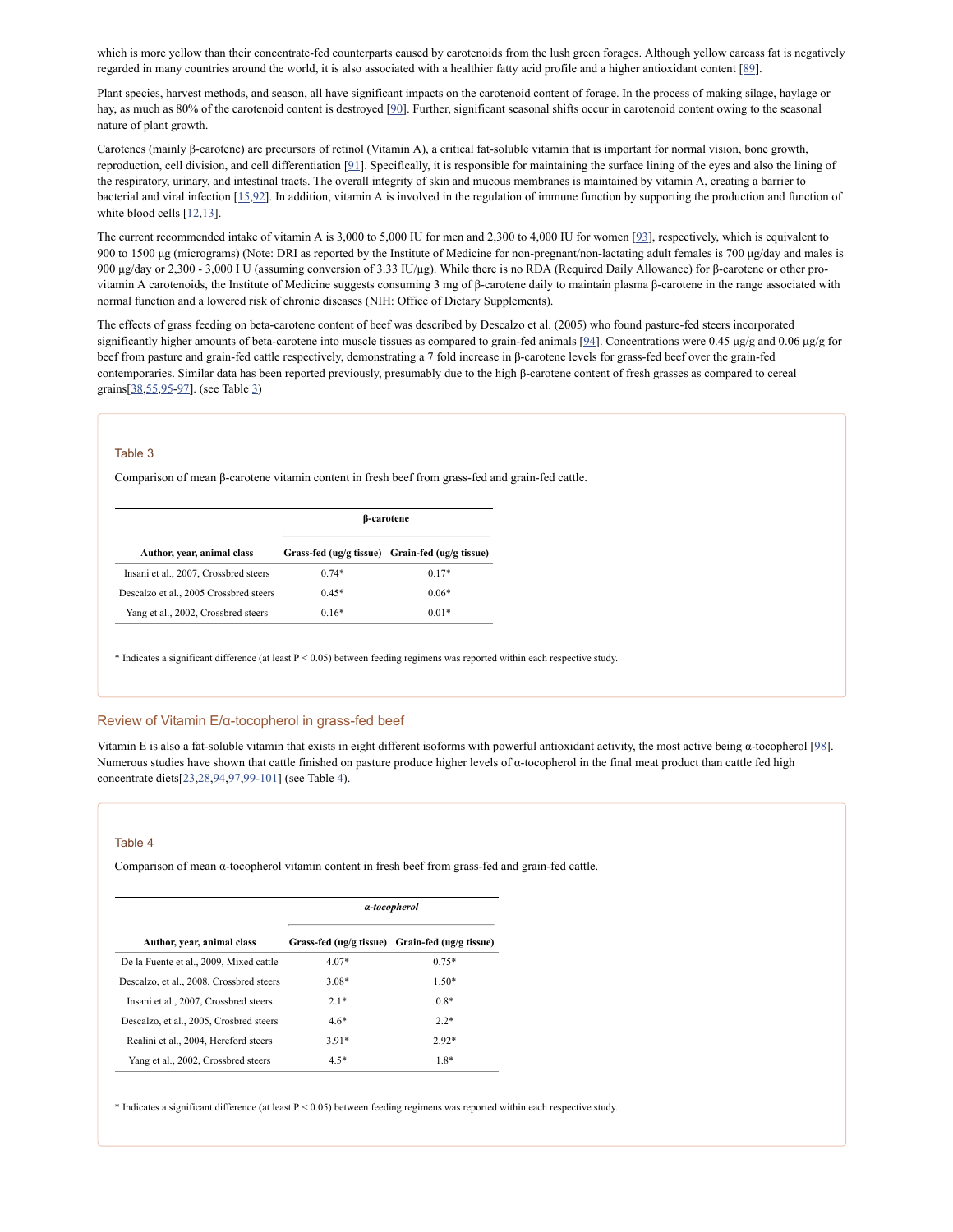Antioxidants such as vitamin E protect cells against the effects of free radicals. Free radicals are potentially damaging by-products of metabolism that may contribute to the development of chronic diseases such as cancer and cardiovascular disease.

Preliminary research shows vitamin E supplementation may help prevent or delay coronary heart disease [\[102](#page-11-13)[-105](#page-11-14)]. Vitamin E may also block the formation of nitrosamines, which are carcinogens formed in the stomach from nitrates consumed in the diet. It may also protect against the development of cancers by enhancing immune function [\[106\]](#page-11-15). In addition to the cancer fighting effects, there are some observational studies that found lens clarity (a diagnostic tool for cataracts) was better in patients who regularly used vitamin E [\[107](#page-11-16),[108\]](#page-11-17). The current recommended intake of vitamin E is 22 IU (natural source) or 33 IU (synthetic source) for men and women [[93](#page-11-6)[,109](#page-11-18)], respectively, which is equivalent to 15 milligrams by weight.

The concentration of natural α-tocopherol (vitamin E) found in grain-fed beef ranged between 0.75 to 2.92 μg/g of muscle whereas pasture-fed beef ranges from 2.1 to 7.73 μg/g of tissue depending on the type of forage made available to the animals (Table [4](https://www.ncbi.nlm.nih.gov/pmc/articles/PMC2846864/table/T4/)). Grass finishing increases α-tocopherol levels three-fold over grain-fed beef and places grass-fed beef well within range of the muscle α-tocopherol levels needed to extend the shelf-life of retail beef (3 to 4 μg α-tocopherol/gram tissue)  $[110]$ . Vitamin E (α-tocopherol) acts post-mortem to delay oxidative deterioration of the meat; a process by which myoglobin is converted into brown metmyoglobin, producing a darkened, brown appearance to the meat. In a study where grass-fed and grain-fed beef were directly compared, the bright red color associated with oxymyoglobin was retained longer in the retail display in the grass-fed group, even thought the grass-fed meat contains a higher concentration of more oxidizable n-3 PUFA. The authors concluded that the antioxidants in grass probably caused higher tissue levels of vitamin E in grazed animals with benefits of lower lipid oxidation and better color retention despite the greater potential for lipid oxidation<sup>[[111\]](#page-11-20)</sup>.

# Review of antioxidant enzyme content in grass-fed beef

Glutathione (GT), is a relatively new protein identified in foods. It is a tripeptide composed of cysteine, glutamic acid and glycine and functions as an antioxidant primarily as a component of the enzyme system containing GT oxidase and reductase. Within the cell, GT has the capability of quenching free radicals (like hydrogen peroxide), thus protecting the cell from oxidized lipids or proteins and prevent damage to DNA. GT and its associated enzymes are found in virtually all plant and animal tissue and is readily absorbed in the small intestine[\[112\]](#page-11-21).

Although our knowledge of GT content in foods is still somewhat limited, dairy products, eggs, apples, beans, and rice contain very little GT (< 3.3 mg/100 g). In contrast, fresh vegetables (e.g., asparagus 28.3 mg/100 g) and freshly cooked meats, such as ham and beef (23.3 mg/100 g and 17.5 mg/100 g, respectively), are high in GT [[113](#page-11-22)].

Because GT compounds are elevated in lush green forages, grass-fed beef is particularly high in GT as compared to grain-fed contemporaries. Descalzo et al. (2007) reported a significant increase in GT molar concentrations in grass-fed beef [[114\]](#page-11-23). In addition, grass-fed samples were also higher in superoxide dismutase (SOD) and catalase (CAT) activity than beef from grain-fed animals[[115](#page-11-24)]. Superoxide dismutase and catalase are coupled enzymes that work together as powerful antioxidants, SOD scavenges superoxide anions by forming hydrogen peroxide and CAT then decomposes the hydrogen peroxide to  $H_2O$  and  $O_2$ . Grass only diets improve the oxidative enzyme concentration in beef, protecting the muscle lipids against oxidation as well as providing the beef consumer with an additional source of antioxidant compounds.

#### Issues related to flavor and palatability of grass-fed beef

Maintaining the more favorable lipid profile in grass-fed beef requires a high percentage of lush fresh forage or grass in the ration. The higher the concentration of fresh green forages, the higher the αLA precursor that will be available for CLA and n-3 synthesis [\[53,](#page-9-21)[54\]](#page-9-22). Fresh pasture forages have 10 to 12 times more C18:3 than cereal grains [[116](#page-11-25)]. Dried or cured forages, such as hay, will have a slightly lower amount of precursor for CLA and n-3 synthesis. Shifting diets to cereal grains will cause a significant change in the FA profile and antioxidant content within 30 days of transition [\[57\]](#page-10-0).

Because grass-finishing alters the biochemistry of the beef, aroma and flavor will also be affected. These attributes are directly linked to the chemical makeup of the final product. In a study comparing the flavor compounds between cooked grass-fed and grain-fed beef, the grass-fed beef contained higher concentrations of diterpenoids, derivatives of chlorophyll call phyt-1-ene and phyt-2-ene, that changed both the flavor and aroma of the cooked product [\[117](#page-11-26)]. Others have identified a "green" odor from cooked grass-fed meat associated with hexanals derived from oleic and αLA FAs. In contrast to the "green" aroma, grain-fed beef was described as possessing a "soapy" aroma, presumably from the octanals formed from LA that is found in high concentration in grains [[118\]](#page-12-0). Grass-fed beef consumers can expect a different flavor and aroma to their steaks as they cook on the grill. Likewise, because of the lower lipid content and high concentration of PUFAs, cooking time will be reduced. For an exhaustive look at the effect of meat compounds on flavor, see Calkins and Hodgen (2007) [\[119\]](#page-12-1).

With respect to palatability, grass-fed beef has historically been less well accepted in markets where grain-fed products predominant. For example, in a study where British lambs fed grass and Spanish lambs fed milk and concentrates were assessed by British and Spanish taste panels, both found the British lamb to have a higher odor and flavor intensity. However, the British panel preferred the flavor and overall eating quality of the grass-fed lamb, the Spanish panel much preferred the Spanish fed lamb  $[120]$ . Likewise, the U.S. is well known for producing corn-fed beef, taste panels and consumers who are more familiar with the taste of corn-fed beef seem to prefer it as well  $[16]$  $[16]$ . An individual usually comes to prefer the foods they grew up eating, making consumer sensory panels more of an art than science [[36\]](#page-9-9). Trained taste panels, i.e., persons specifically trained to evaluate sensory characteristics in beef, found grass-fed beef less palatable than grain-fed beef in flavor and tenderness [\[119](#page-12-1)[,121](#page-12-3)].

### **Conclusion**

Research spanning three decades supports the argument that grass-fed beef (on a g/g fat basis), has a more desirable SFA lipid profile (more C18:0 cholesterol neutral SFA and less C14:0 & C16:0 cholesterol elevating SFAs) as compared to grain-fed beef. Grass-finished beef is also higher in total CLA (C18:2) isomers, TVA (C18:1 t11) and n-3 FAs on a g/g fat basis. This results in a better n-6:n-3 ratio that is preferred by the nutritional community. Grass-fed beef is also higher in precursors for Vitamin A and E and cancer fighting antioxidants such as GT and SOD activity as compared to grain-fed contemporaries.

Grass-fed beef tends to be lower in overall fat content, an important consideration for those consumers interested in decreasing overall fat consumption. Because of these differences in FA content, grass-fed beef also possesses a distinct grass flavor and unique cooking qualities that should be considered when making the transition from grain-fed beef. To maximize the favorable lipid profile and to guarantee the elevated antioxidant content, animals should be finished on 100% grass or pasture-based diets.

Grain-fed beef consumers may achieve similar intakes of both n-3 and CLA through consumption of higher fat portions with higher overall palatability scores. A number of clinical studies have shown that today's lean beef, regardless of feeding strategy, can be used interchangeably with fish or skinless chicken to reduce serum cholesterol levels in hypercholesterolemic patients.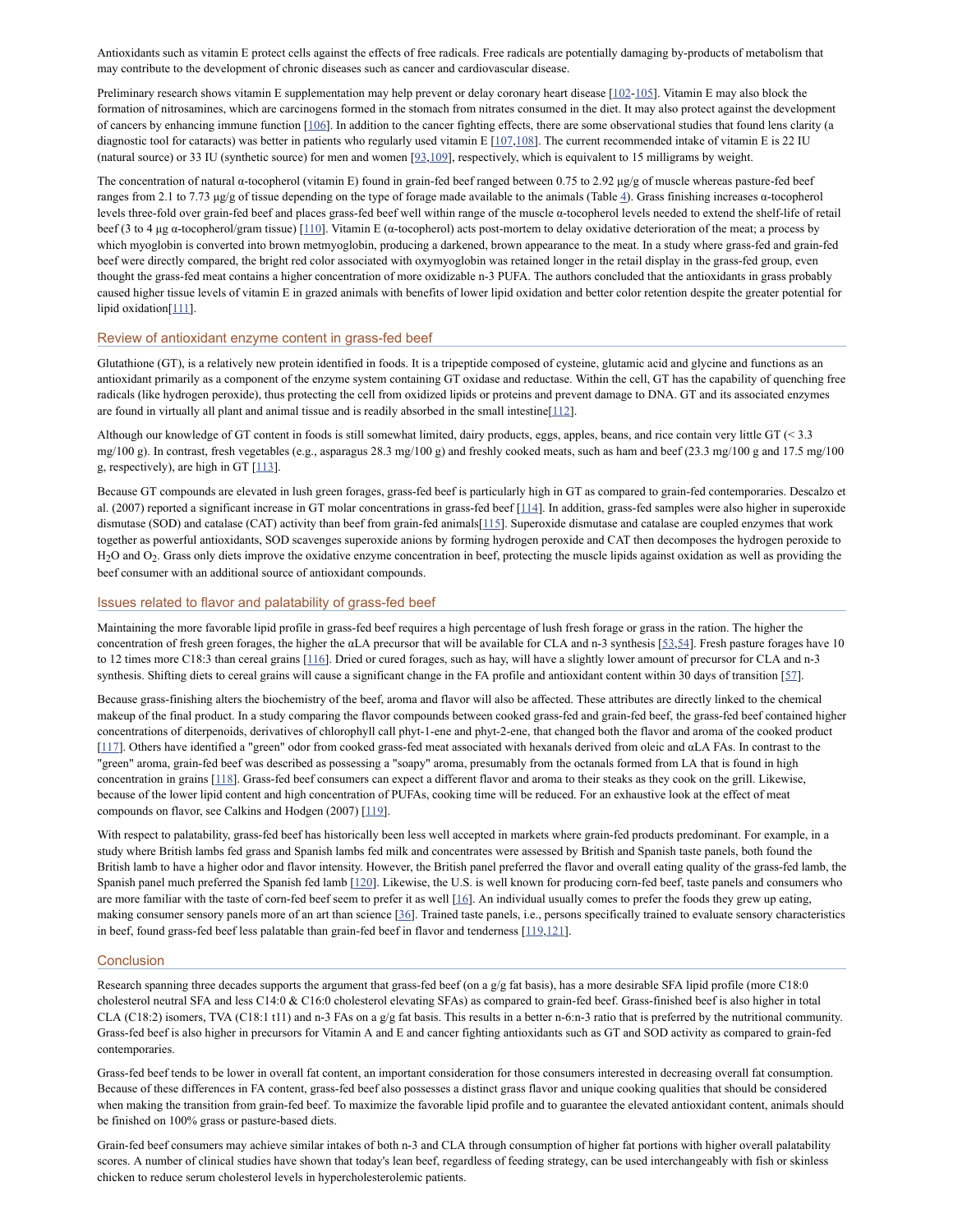c: cis; t: trans; FA: fatty acid; SFA: saturated fatty acid; PUFA: polyunsaturated fatty acid; MUFA: monounsaturated fatty acid; CLA: conjugated linoleic acid; TVA: trans-vaccenic acid; EPA: eicosapentaenoic acid; DPA: docosapentaenoic acid; DHA: docosahexaenoic acid; GT: glutathione; SOD: superoxide dismutase; CAT: catalase.

### Competing interests

The authors declare that they have no competing interests.

#### Authors' contributions

CAD was responsible for the literature review, completed most of the primary writing, created the manuscript and worked through the submission process; AA conducted the literature search, organized the articles according to category, completed some of the primary writing and served as editor; SPD conducted a portion of the literature review and served as editor for the manuscript; GAN conducted a portion of the literature review and served as editor for the manuscript; SL conducted a portion o the literature review and served as editor for the manuscript. All authors read and approved the final manuscript.

#### Acknowledgements

The authors would like to acknowledge Grace Berryhill for her assistance with the figures, tables and editorial contributions to this manuscript.

#### **References**

- <span id="page-8-0"></span>1. Griel AE, Kris-Etherton PM. Beyond saturated fat: The importance of the dietary fatty acid profile on cardiovascular disease. Nutrition Reviews. 2006;64(5):257–62. doi: 10.1111/j.1753-4887.2006.tb00208.x. [\[PubMed\]](https://www.ncbi.nlm.nih.gov/pubmed/16770946) [[CrossRef\]](https://dx.doi.org/10.1111%2Fj.1753-4887.2006.tb00208.x) [Google [Scholar\]](https://scholar.google.com/scholar_lookup?journal=Nutrition+Reviews&title=Beyond+saturated+fat:+The+importance+of+the+dietary+fatty+acid+profile+on+cardiovascular+disease&author=AE+Griel&author=PM+Kris-Etherton&volume=64&issue=5&publication_year=2006&pages=257-62&pmid=16770946&doi=10.1111/j.1753-4887.2006.tb00208.x&)
- <span id="page-8-1"></span>2. Kris-Etherton PM, Innis S. Dietary Fatty Acids -- Position of the American Dietetic Association and Dietitians of Canada. American Dietetic Association Position Report. Journal of the American Dietetic Association. 2007;107(9):1599-1611. Ref Type: Report. [\[PubMed\]](https://www.ncbi.nlm.nih.gov/pubmed/17936958) [Google Sch
- <span id="page-8-2"></span>3. Hu FB, Stampfer MJ, Manson JE, Rimm E, Colditz GA, Rosner BA, Hennekins CH, Willett WC. Dietary fat intake and the risk of coronary heart disease in women. New England Journal of Medicine. 1997;337:1491–9. doi: 10.1056/NEJM199711203372102. [\[PubMed\]](https://www.ncbi.nlm.nih.gov/pubmed/9366580) [[CrossRef\]](https://dx.doi.org/10.1056%2FNEJM199711203372102) [Google [Scholar](https://scholar.google.com/scholar_lookup?journal=New+England+Journal+of+Medicine&title=Dietary+fat+intake+and+the+risk+of+coronary+heart+disease+in+women&author=FB+Hu&author=MJ+Stampfer&author=JE+Manson&author=E+Rimm&author=GA+Colditz&volume=337&publication_year=1997&pages=1491-9&pmid=9366580&doi=10.1056/NEJM199711203372102&)]
- <span id="page-8-3"></span>4. Posner BM, Cobb JL, Belanger AJ, Cupples LA, D'Agostino RB, Stokes J. Dietary lipid predictors of coronary heart disease in men. The Framingham Study. Archives of Internal Medicine. 1991;151:1181-7. doi: 10.1001/archinte.151.6.1181. [\[PubMed\]](https://www.ncbi.nlm.nih.gov/pubmed/2043019) [[CrossRef\]](https://dx.doi.org/10.1001%2Farchinte.151.6.1181) [Google [Scholar](https://scholar.google.com/scholar_lookup?journal=The+Framingham+Study.+Archives+of+Internal+Medicine&title=Dietary+lipid+predictors+of+coronary+heart+disease+in+men&author=BM+Posner&author=JL+Cobb&author=AJ+Belanger&author=LA+Cupples&author=RB+D%27Agostino&volume=151&publication_year=1991&pages=1181-7&doi=10.1001/archinte.151.6.1181&)]
- <span id="page-8-4"></span>5. Mensink RP, Katan MB. Effect of dietary fatty acids on serum lipids and lipoproteins. Arteriosclerosis Thrombosis Vascular Biology. 1992;12:911– 9. [\[PubMed\]](https://www.ncbi.nlm.nih.gov/pubmed/1386252) [Google [Scholar\]](https://scholar.google.com/scholar_lookup?journal=Arteriosclerosis+Thrombosis+Vascular+Biology&title=Effect+of+dietary+fatty+acids+on+serum+lipids+and+lipoproteins&author=RP+Mensink&author=MB+Katan&volume=12&publication_year=1992&pages=911-9&)
- 6. Keys A. Coronary heart disease in seven countries. Circulation. 1970;41(1):211. [Google [Scholar\]](https://scholar.google.com/scholar_lookup?journal=Circulation&title=Coronary+heart+disease+in+seven+countries&author=A+Keys&volume=41&issue=1&publication_year=1970&pages=211&)
- <span id="page-8-5"></span>7. Mensink RP, Zock PL, Kester AD, Katan MB. Effects of dietary fatty acids and carbohydrates on the ratio of serum total HDL cholesterol and on serum lipids and apolipoproteins: A meta-analysis of 60 controlled trials. American Journal of Clinical Nutrition. 2003;77:1146–55. [\[PubMed\]](https://www.ncbi.nlm.nih.gov/pubmed/12716665) [Google [Scholar](https://scholar.google.com/scholar_lookup?journal=American+Journal+of+Clinical+Nutrition&title=Effects+of+dietary+fatty+acids+and+carbohydrates+on+the+ratio+of+serum+total+HDL+cholesterol+and+on+serum+lipids+and+apolipoproteins:+A+meta-analysis+of+60+controlled+trials&author=RP+Mensink&author=PL+Zock&author=AD+Kester&author=MB+Katan&volume=77&publication_year=2003&pages=1146-55&pmid=12716665&)]
- <span id="page-8-6"></span>8. Putnam J, Allshouse J, Scott-Kantor L. U.S. per capita food supply trends: More calories, refined carbohydrates, and fats. Food Review. 2002;25(3):2–15. [Google [Scholar](https://scholar.google.com/scholar_lookup?journal=Food+Review&title=U.S.+per+capita+food+supply+trends:+More+calories,+refined+carbohydrates,+and+fats&author=J+Putnam&author=J+Allshouse&author=L+Scott-Kantor&volume=25&issue=3&publication_year=2002&pages=2-15&)]
- <span id="page-8-7"></span>9. Kris-Etherton PMYS. Individual fatty acid effects on plasma lipids and lipoproteins. Human studies. American Journal of Clinical Nutrition. 1997;65(suppl.5):1628S–44S. [\[PubMed\]](https://www.ncbi.nlm.nih.gov/pubmed/9129503) [Google [Scholar\]](https://scholar.google.com/scholar_lookup?journal=American+Journal+of+Clinical+Nutrition&title=Individual+fatty+acid+effects+on+plasma+lipids+and+lipoproteins.+Human+studies&author=PMYS+Kris-Etherton&volume=65&issue=suppl.5&publication_year=1997&pages=1628S-44S&pmid=9129503&)
- <span id="page-8-8"></span>10. Higgs JD. The changing nature of red meat: 20 years improving nutritional quality. Trends in Food Science and Technology. 2000;11:85–95. doi: 10.1016/S0924-2244(00)00055-8. [\[CrossRef](https://dx.doi.org/10.1016%2FS0924-2244(00)00055-8)] [Google [Scholar](https://scholar.google.com/scholar_lookup?journal=Trends+in+Food+Science+and+Technology&title=The+changing+nature+of+red+meat:+20+years+improving+nutritional+quality&author=JD+Higgs&volume=11&publication_year=2000&pages=85-95&doi=10.1016/S0924-2244(00)00055-8&)]
- <span id="page-8-9"></span>11. O'Dea K, Traianedes K, Chisholm K, Leyden H, Sinclair AJ. Cholesterol-lowering effect of a low-fat diet containing lean beef is reversed by the addition of beef fat. American Journal of Clinical Nutrition. 1990;52:491-4. [[PubMed\]](https://www.ncbi.nlm.nih.gov/pubmed/2393010) [Google [Scholar\]](https://scholar.google.com/scholar_lookup?journal=American+Journal+of+Clinical+Nutrition&title=Cholesterol-lowering+effect+of+a+low-fat+diet+containing+lean+beef+is+reversed+by+the+addition+of+beef+fat&author=K+O%27Dea&author=K+Traianedes&author=K+Chisholm&author=H+Leyden&author=AJ+Sinclair&volume=52&publication_year=1990&pages=491-4&pmid=2393010&)
- <span id="page-8-10"></span>12. Beauchesne-Rondeau E, Gascon A, Bergeron J, Jacques H. Plasma lipids and lipoproteins in hypercholesterolemic men fed a lipid-lowering diet containing lean beef, lean fish, or poultry. American Journal of Clinical Nutrition. 2003;77(3):587–93. [\[PubMed](https://www.ncbi.nlm.nih.gov/pubmed/12600847)] [Google [Scholar](https://scholar.google.com/scholar_lookup?journal=American+Journal+of+Clinical+Nutrition&title=Plasma+lipids+and+lipoproteins+in+hypercholesterolemic+men+fed+a+lipid-lowering+diet+containing+lean+beef,+lean+fish,+or+poultry&author=E+Beauchesne-Rondeau&author=A+Gascon&author=J+Bergeron&author=H+Jacques&volume=77&issue=3&publication_year=2003&pages=587-93&pmid=12600847&)]
- <span id="page-8-20"></span>13. Melanson K, Gootman J, Myrdal A, Kline G, Rippe JM. Weight loss and total lipid profile changes in overweight women consuming beef or chicken as the primary protein source. Nutrition. 2003;19:409-14. doi: 10.1016/S0899-9007(02)01080-8. [[PubMed](https://www.ncbi.nlm.nih.gov/pubmed/12714091)] [\[CrossRef](https://dx.doi.org/10.1016%2FS0899-9007(02)01080-8)] [Google [Scholar](https://scholar.google.com/scholar_lookup?journal=Nutrition&title=Weight+loss+and+total+lipid+profile+changes+in+overweight+women+consuming+beef+or+chicken+as+the+primary+protein+source&author=K+Melanson&author=J+Gootman&author=A+Myrdal&author=G+Kline&author=JM+Rippe&volume=19&publication_year=2003&pages=409-14&pmid=12714091&doi=10.1016/S0899-9007(02)01080-8&)]
- 14. Denke MA. Role of beef and beef tallow, an enriched source of stearic acid, in a cholesterol-lowering diet. American Journal of Clinical Nutrition. 1994;60:1044S–9S. [[PubMed\]](https://www.ncbi.nlm.nih.gov/pubmed/7977148) [Google [Scholar](https://scholar.google.com/scholar_lookup?journal=American+Journal+of+Clinical+Nutrition&title=Role+of+beef+and+beef+tallow,+an+enriched+source+of+stearic+acid,+in+a+cholesterol-lowering+diet&author=MA+Denke&volume=60&publication_year=1994&pages=1044S-9S&pmid=7977148&)]
- <span id="page-8-11"></span>15. Smith DR, Wood R, Tseng S, Smith SB. Increased beef consumption increases lipoprotein A-I but not serum cholesterol of mildly hypercholesterolemic men with different levels of habitual beef intake. Experimental Biological Medicine. 2002;227(4):266–75. [[PubMed\]](https://www.ncbi.nlm.nih.gov/pubmed/11910049) [Google [Scholar](https://scholar.google.com/scholar_lookup?journal=Experimental+Biological+Medicine&title=Increased+beef+consumption+increases+lipoprotein+A-I+but+not+serum+cholesterol+of+mildly+hypercholesterolemic+men+with+different+levels+of+habitual+beef+intake&author=DR+Smith&author=R+Wood&author=S+Tseng&author=SB+Smith&volume=227&issue=4&publication_year=2002&pages=266-75&)]
- <span id="page-8-12"></span>16. Wood JD, Richardson RI, Nute GR, Fisher AV, Campo MM, Kasapidou E, Sheard PR, Enser M. Effects of fatty acids on meat quality: review. Meat Science. 2003;66:21–32. doi: 10.1016/S0309-1740(03)00022-6. [[PubMed\]](https://www.ncbi.nlm.nih.gov/pubmed/22063928) [\[CrossRef](https://dx.doi.org/10.1016%2FS0309-1740(03)00022-6)] [Google [Scholar](https://scholar.google.com/scholar_lookup?journal=Meat+Science&title=Effects+of+fatty+acids+on+meat+quality:+review&author=JD+Wood&author=RI+Richardson&author=GR+Nute&author=AV+Fisher&author=MM+Campo&volume=66&publication_year=2003&pages=21-32&doi=10.1016/S0309-1740(03)00022-6&)]
- <span id="page-8-13"></span>17. Williamson CS, Foster RK, Stanner SA, Buttriss JL. Red meat in the diet. British Nutrition Foundation. Nutrition Bulletin. 2005;30:323–335. doi: 10.1111/j.1467-3010.2005.00525.x. Ref Type: Report. [[CrossRef\]](https://dx.doi.org/10.1111%2Fj.1467-3010.2005.00525.x) [Google [Scholar\]](https://scholar.google.com/scholar_lookup?journal=Nutrition+Bulletin&title=Red+meat+in+the+diet.+British+Nutrition+Foundation&author=CS+Williamson&author=RK+Foster&author=SA+Stanner&author=JL+Buttriss&volume=30&publication_year=2005&pages=323-335&doi=10.1111/j.1467-3010.2005.00525.x&)
- <span id="page-8-14"></span>18. Biesalski HK. Meat as a component of a healthy diet - are there any risks or benefits if meat is avoided? Meat Science. 2005;70(3):509–24. doi: 10.1016/j.meatsci.2004.07.017. [[PubMed](https://www.ncbi.nlm.nih.gov/pubmed/22063749)] [[CrossRef\]](https://dx.doi.org/10.1016%2Fj.meatsci.2004.07.017) [Google [Scholar\]](https://scholar.google.com/scholar_lookup?journal=Meat+Science&title=Meat+as+a+component+of+a+healthy+diet+-+are+there+any+risks+or+benefits+if+meat+is+avoided?&author=HK+Biesalski&volume=70&issue=3&publication_year=2005&pages=509-24&doi=10.1016/j.meatsci.2004.07.017&)
- <span id="page-8-15"></span>19. Yu S, Derr J, Etherton TD, Kris-Etherton PM. Plasma cholesterol-predictive equations demonstrate that stearic acid is neutral and monosaturated fatty acids are hypocholesterolemic. American Journal of Clinical Nutrition. 1995;61:1129-39. [\[PubMed](https://www.ncbi.nlm.nih.gov/pubmed/7733039)] [Google [Scholar\]](https://scholar.google.com/scholar_lookup?journal=American+Journal+of+Clinical+Nutrition&title=Plasma+cholesterol-predictive+equations+demonstrate+that+stearic+acid+is+neutral+and+monosaturated+fatty+acids+are+hypocholesterolemic&author=S+Yu&author=J+Derr&author=TD+Etherton&author=PM+Kris-Etherton&volume=61&publication_year=1995&pages=1129-39&pmid=7733039&)
- <span id="page-8-16"></span>20. Whetsell MS, Rayburn EB, Lozier JD. Human Health Effects of Fatty Acids in Beef. Fact Sheet: West Virgina University & U.S.D.A. Agriculture Research Service. Extension Service West Virginia University; 2003. Ref Type: Electronic Citation. [Google [Scholar\]](https://scholar.google.com/scholar_lookup?title=Human+Health+Effects+of+Fatty+Acids+in+Beef&author=MS+Whetsell&author=EB+Rayburn&author=JD+Lozier&publication_year=2003&)
- <span id="page-8-17"></span>21. Kris-Etherton PM. Monounsaturated fatty acids and risk of cardiovascular disease. Circulation. 1999;100:1253. [[PubMed](https://www.ncbi.nlm.nih.gov/pubmed/10484550)] [Google [Scholar\]](https://scholar.google.com/scholar_lookup?journal=Circulation&title=Monounsaturated+fatty+acids+and+risk+of+cardiovascular+disease&author=PM+Kris-Etherton&volume=100&publication_year=1999&pages=1253&pmid=10484550&)
- <span id="page-8-18"></span>22. DeSmet S, Raes K, Demeyer D. Meat fatty acid composition as affected by fatness and genetic factors: a review. Animal Research. 2004;53:81–98. doi: 10.1051/animres:2004003. [\[CrossRef](https://dx.doi.org/10.1051%2Fanimres%3A2004003)] [Google [Scholar](https://scholar.google.com/scholar_lookup?journal=Animal+Research&title=Meat+fatty+acid+composition+as+affected+by+fatness+and+genetic+factors:+a+review&author=S+DeSmet&author=K+Raes&author=D+Demeyer&volume=53&publication_year=2004&pages=81-98&doi=10.1051/animres:2004003&)]
- <span id="page-8-21"></span>23. De la Fuente J, Diaz MT, Alvarez I, Oliver MA, Font i Furnols M, Sanudo C, Campo MM, Montossi F, Nute GR, Caneque V. Fatty acid and vitamin E composition of intramuscular fat in cattle reared in different production systems. Meat Science. 2009;82:331–7. doi: 10.1016/j.meatsci.2009.02.002. [[PubMed](https://www.ncbi.nlm.nih.gov/pubmed/20416720)] [[CrossRef\]](https://dx.doi.org/10.1016%2Fj.meatsci.2009.02.002) [Google [Scholar\]](https://scholar.google.com/scholar_lookup?journal=Meat+Science&title=Fatty+acid+and+vitamin+E+composition+of+intramuscular+fat+in+cattle+reared+in+different+production+systems&author=J+De+la+Fuente&author=MT+Diaz&author=I+Alvarez&author=MA+Oliver&author=M+Font+i+Furnols&volume=82&publication_year=2009&pages=331-7&doi=10.1016/j.meatsci.2009.02.002&)
- <span id="page-8-19"></span>24. Garcia PT, Pensel NA, Sancho AM, Latimori NJ, Kloster AM, Amigone MA, Casal JJ. Beef lipids in relation to animal breed and nutrition in Argentina. Meat Science. 2008;79:500–8. doi: 10.1016/j.meatsci.2007.10.019. [\[PubMed\]](https://www.ncbi.nlm.nih.gov/pubmed/22062910) [[CrossRef\]](https://dx.doi.org/10.1016%2Fj.meatsci.2007.10.019) [Google [Scholar](https://scholar.google.com/scholar_lookup?journal=Meat+Science&title=Beef+lipids+in+relation+to+animal+breed+and+nutrition+in+Argentina&author=PT+Garcia&author=NA+Pensel&author=AM+Sancho&author=NJ+Latimori&author=AM+Kloster&volume=79&publication_year=2008&pages=500-8&doi=10.1016/j.meatsci.2007.10.019&)]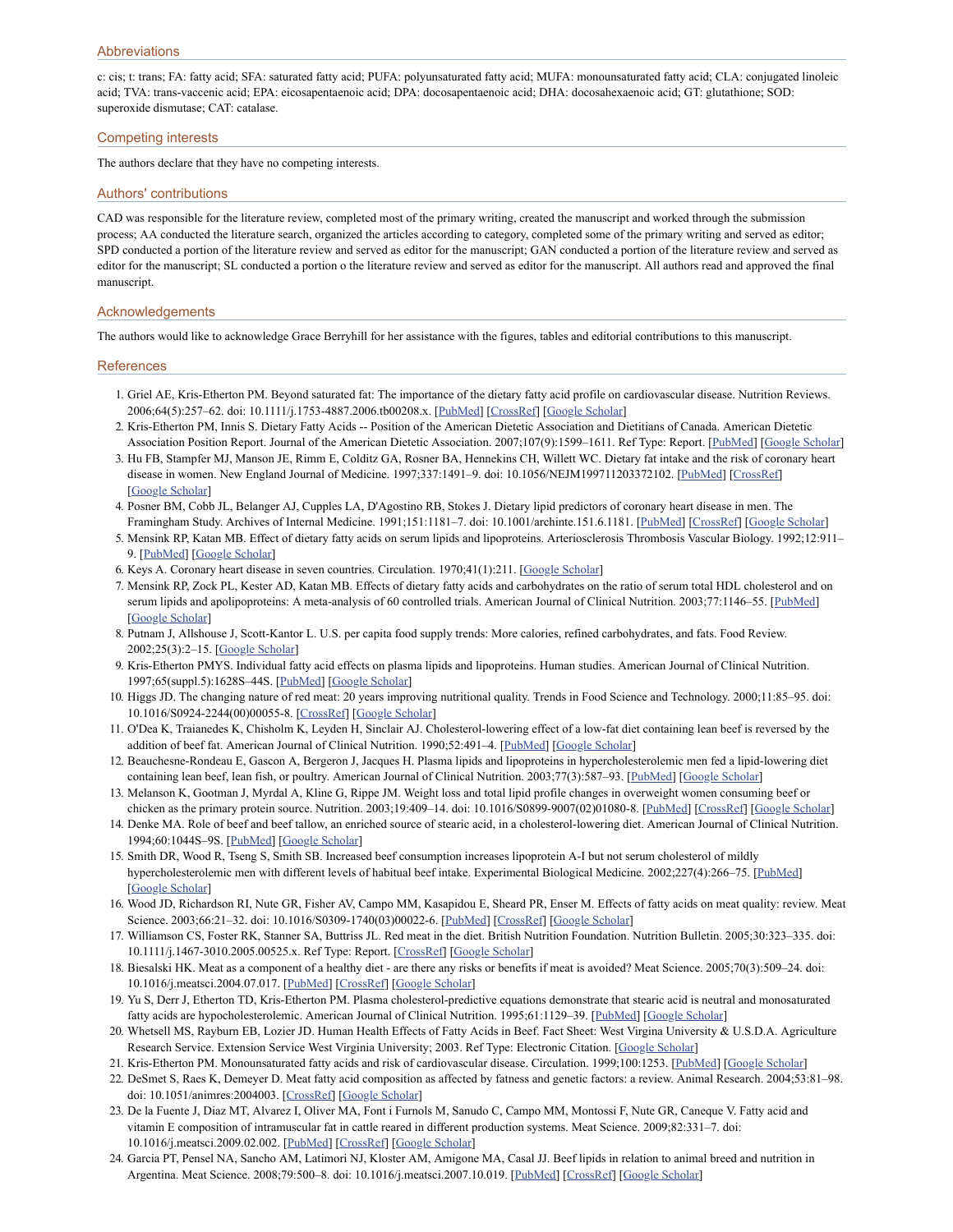- <span id="page-9-0"></span>25. Alfaia CPM, Alves SP, Martins SIV, Costa ASH, Fontes CMGA, Lemos JPC, Bessa RJB, Prates JAM. Effect of feeding system on intramuscular fatty acids and conjugated linoleic acid isomers of beef cattle, with emphasis on their nutritional value and discriminatory ability. Food Chemistry. 2009;114:939–46. doi: 10.1016/j.foodchem.2008.10.041. [\[CrossRef](https://dx.doi.org/10.1016%2Fj.foodchem.2008.10.041)] [Google [Scholar\]](https://scholar.google.com/scholar_lookup?journal=Food+Chemistry&title=Effect+of+feeding+system+on+intramuscular+fatty+acids+and+conjugated+linoleic+acid+isomers+of+beef+cattle,+with+emphasis+on+their+nutritional+value+and+discriminatory+ability&author=CPM+Alfaia&author=SP+Alves&author=SIV+Martins&author=ASH+Costa&author=CMGA+Fontes&volume=114&publication_year=2009&pages=939-46&doi=10.1016/j.foodchem.2008.10.041&)
- <span id="page-9-8"></span>26. Leheska JM, Thompson LD, Howe JC, Hentges E, Boyce J, Brooks JC, Shriver B, Hoover L, Miller MF. Effects of conventional and grass-feeding systems on the nutrient composition of beef. Journal Animal Science. 2008;86:3575-85. doi: 10.2527/jas.2007-0565. [\[PubMed\]](https://www.ncbi.nlm.nih.gov/pubmed/18641180) [[CrossRef\]](https://dx.doi.org/10.2527%2Fjas.2007-0565) [Google [Scholar](https://scholar.google.com/scholar_lookup?journal=Journal+Animal+Science&title=Effects+of+conventional+and+grass-feeding+systems+on+the+nutrient+composition+of+beef&author=JM+Leheska&author=LD+Thompson&author=JC+Howe&author=E+Hentges&author=J+Boyce&volume=86&publication_year=2008&pages=3575-85&doi=10.2527/jas.2007-0565&)]
- <span id="page-9-6"></span>27. Nuernberg K, Dannenberger D, Nuernberg G, Ender K, Voigt J, Scollan ND, Wood JD, Nute GR, Richardson RI. Effect of a grass-based and a concentrate feeding system on meat quality characteristics and fatty acid composition of longissimus muscle in different cattle breeds. Livestock Production Science. 2005;94:137–47. doi: 10.1016/j.livprodsci.2004.11.036. [[CrossRef](https://dx.doi.org/10.1016%2Fj.livprodsci.2004.11.036)] [Google [Scholar](https://scholar.google.com/scholar_lookup?journal=Livestock+Production+Science&title=Effect+of+a+grass-based+and+a+concentrate+feeding+system+on+meat+quality+characteristics+and+fatty+acid+composition+of+longissimus+muscle+in+different+cattle+breeds&author=K+Nuernberg&author=D+Dannenberger&author=G+Nuernberg&author=K+Ender&author=J+Voigt&volume=94&publication_year=2005&pages=137-47&doi=10.1016/j.livprodsci.2004.11.036&)]
- <span id="page-9-25"></span>28. Realini CE, Duckett SK, Brito GW, Rizza MD, De Mattos D. Effect of pasture vs. concentrate feeding with or without antioxidants on carcass characteristics, fatty acid composition, and quality of Uruguayan beef. Meat Science. 2004;66:567–77. doi: 10.1016/S0309-1740(03)00160-8. [[PubMed](https://www.ncbi.nlm.nih.gov/pubmed/22060866)] [\[CrossRef](https://dx.doi.org/10.1016%2FS0309-1740(03)00160-8)] [Google [Scholar](https://scholar.google.com/scholar_lookup?journal=Meat+Science&title=Effect+of+pasture+vs.+concentrate+feeding+with+or+without+antioxidants+on+carcass+characteristics,+fatty+acid+composition,+and+quality+of+Uruguayan+beef&author=CE+Realini&author=SK+Duckett&author=GW+Brito&author=MD+Rizza&author=D+De+Mattos&volume=66&publication_year=2004&pages=567-77&doi=10.1016/S0309-1740(03)00160-8&)]
- 29. Warren HE, Enser M, Richardson I, Wood JD, Scollan ND. Effect of breed and diet on total lipid and selected shelf-life parameters in beef muscle. Proceedings of British Society of animal science. 2003. p. 23.
- <span id="page-9-7"></span>30. Ponnampalam EN, Mann NJ, Sinclair AJ. Effect of feeding systems on omega-3 fatty acids, conjugated linoleic acid and trans fatty acids in Australian beef cuts, potential impact on human health. Asia Pacific Journal of Clinical Nutrition. 2006;15(1):21–9. [[PubMed](https://www.ncbi.nlm.nih.gov/pubmed/16500874)] [Google [Scholar](https://scholar.google.com/scholar_lookup?journal=Asia+Pacific+Journal+of+Clinical+Nutrition&title=Effect+of+feeding+systems+on+omega-3+fatty+acids,+conjugated+linoleic+acid+and+trans+fatty+acids+in+Australian+beef+cuts,+potential+impact+on+human+health&author=EN+Ponnampalam&author=NJ+Mann&author=AJ+Sinclair&volume=15&issue=1&publication_year=2006&pages=21-9&pmid=16500874&)]
- <span id="page-9-1"></span>31. Descalzo A, Insani EM, Biolatto A, Sancho AM, Garcia PT, Pensel NA. Influence of pasture or grain-based diets supplemented with vitamin E on antioxidant/oxidative balance of Argentine beef. Meat Science. 2005;70:35–44. doi: 10.1016/j.meatsci.2004.11.018. [[PubMed](https://www.ncbi.nlm.nih.gov/pubmed/22063278)] [\[CrossRef](https://dx.doi.org/10.1016%2Fj.meatsci.2004.11.018)] [Google [Scholar](https://scholar.google.com/scholar_lookup?journal=Meat+Science&title=Influence+of+pasture+or+grain-based+diets+supplemented+with+vitamin+E+on+antioxidant/oxidative+balance+of+Argentine+beef&author=A+Descalzo&author=EM+Insani&author=A+Biolatto&author=AM+Sancho&author=PT+Garcia&volume=70&publication_year=2005&pages=35-44&doi=10.1016/j.meatsci.2004.11.018&)]
- <span id="page-9-2"></span>32. Wheeler TL, Davis GW, Stoecker BJ, Harmon CJ. Cholesterol concentrations of longissimus muscle, subcutaneous fat and serum of two beef cattle breed types. Journal of Animal Science. 1987;65:1531-7. [\[PubMed](https://www.ncbi.nlm.nih.gov/pubmed/3443573)] [Google [Scholar](https://scholar.google.com/scholar_lookup?journal=Journal+of+Animal+Science&title=Cholesterol+concentrations+of+longissimus+muscle,+subcutaneous+fat+and+serum+of+two+beef+cattle+breed+types&author=TL+Wheeler&author=GW+Davis&author=BJ+Stoecker&author=CJ+Harmon&volume=65&publication_year=1987&pages=1531-7&pmid=3443573&)]
- <span id="page-9-3"></span>33. Smith DR, Wood R, Tseng S, Smith SB. Increased beef consumption increases apolipoprotein A-1 but not serum cholesterol of mildly hypercholesterolemic men with different levels of habitual beef intake. Experimental Biological Medicine. 2002;227(4):266–75. [[PubMed\]](https://www.ncbi.nlm.nih.gov/pubmed/11910049) [Google [Scholar](https://scholar.google.com/scholar_lookup?journal=Experimental+Biological+Medicine&title=Increased+beef+consumption+increases+apolipoprotein+A-1+but+not+serum+cholesterol+of+mildly+hypercholesterolemic+men+with+different+levels+of+habitual+beef+intake&author=DR+Smith&author=R+Wood&author=S+Tseng&author=SB+Smith&volume=227&issue=4&publication_year=2002&pages=266-75&)]
- <span id="page-9-4"></span>34. Rule DC, Broughton KS, Shellito SM, Maiorano G. Comparison of muscle fatty acid profiles and cholesterol concentrations of bison, cattle, elk and chicken. Journal Animal Science. 2002;80:1202-11. [\[PubMed](https://www.ncbi.nlm.nih.gov/pubmed/12019607)] [Google [Scholar\]](https://scholar.google.com/scholar_lookup?journal=Journal+Animal+Science&title=Comparison+of+muscle+fatty+acid+profiles+and+cholesterol+concentrations+of+bison,+cattle,+elk+and+chicken&author=DC+Rule&author=KS+Broughton&author=SM+Shellito&author=G+Maiorano&volume=80&publication_year=2002&pages=1202-11&)
- <span id="page-9-5"></span>35. Alfaia CPM, Castro MLF, Martins SIV, Portugal APV, Alves SPA, Fontes CMGA. Influence of slaughter season and muscle type on faty acid composition, conjugated linoleic acid isomeric distribution and nutritional quality of intramuscular fat in Arouquesa-PDO veal. Meat Science. 2007;76:787–95. doi: 10.1016/j.meatsci.2007.02.023. [\[PubMed\]](https://www.ncbi.nlm.nih.gov/pubmed/22061259) [[CrossRef\]](https://dx.doi.org/10.1016%2Fj.meatsci.2007.02.023) [Google [Scholar](https://scholar.google.com/scholar_lookup?journal=Meat+Science&title=Influence+of+slaughter+season+and+muscle+type+on+faty+acid+composition,+conjugated+linoleic+acid+isomeric+distribution+and+nutritional+quality+of+intramuscular+fat+in+Arouquesa-PDO+veal&author=CPM+Alfaia&author=MLF+Castro&author=SIV+Martins&author=APV+Portugal&author=SPA+Alves&volume=76&publication_year=2007&pages=787-95&doi=10.1016/j.meatsci.2007.02.023&)]
- <span id="page-9-9"></span>36. Sitz BM, Calkins CR, Feuz DM, Umberger WJ, Eskridge KM. Consumer sensory acceptance and value of domestic, Canadian, and Australian grass-fed beef steaks. Journal of Animal Science. 2005;83:2863–8. [\[PubMed\]](https://www.ncbi.nlm.nih.gov/pubmed/16282625) [Google [Scholar\]](https://scholar.google.com/scholar_lookup?journal=Journal+of+Animal+Science&title=Consumer+sensory+acceptance+and+value+of+domestic,+Canadian,+and+Australian+grass-fed+beef+steaks&author=BM+Sitz&author=CR+Calkins&author=DM+Feuz&author=WJ+Umberger&author=KM+Eskridge&volume=83&publication_year=2005&pages=2863-8&pmid=16282625&)
- <span id="page-9-10"></span>37. Bauman DE, Lock AL. Advanced Dairy Chemistry. 3. 2. Springer, New York; 2006. Conjugated linoleic acid: biosynthesis and nutritional significance. Fox and McSweeney; pp. 93–136. Ref Type: Serial (Book, Monograph) [Google [Scholar](https://scholar.google.com/scholar_lookup?title=Advanced+Dairy+Chemistry&author=DE+Bauman&author=AL+Lock&publication_year=2006&)]
- <span id="page-9-11"></span>38. Enser M, Hallett KG, Hewett B, Fursey GAJ, Wood JD, Harrington G. Fatty acid content and composition of UK beef and lamb muscle in relation to production system and implications for human nutrition. Meat Science. 1998;49(3):329–41. doi: 10.1016/S0309-1740(97)00144-7. [[PubMed](https://www.ncbi.nlm.nih.gov/pubmed/22060583)] [[CrossRef\]](https://dx.doi.org/10.1016%2FS0309-1740(97)00144-7) [Google [Scholar](https://scholar.google.com/scholar_lookup?journal=Meat+Science&title=Fatty+acid+content+and+composition+of+UK+beef+and+lamb+muscle+in+relation+to+production+system+and+implications+for+human+nutrition&author=M+Enser&author=KG+Hallett&author=B+Hewett&author=GAJ+Fursey&author=JD+Wood&volume=49&issue=3&publication_year=1998&pages=329-41&doi=10.1016/S0309-1740(97)00144-7&)]
- <span id="page-9-12"></span>39. Ruxton CHS, Reed SC, Simpson JA, Millington KJ. The health benefits of omega-3 polyunsaturated fatty acids: a review of the evidence. The Journal of Human Nutrition and Dietetics. 2004;17:449-59. doi: 10.1111/j.1365-277X.2004.00552.x. [[PubMed\]](https://www.ncbi.nlm.nih.gov/pubmed/15357699) [\[CrossRef](https://dx.doi.org/10.1111%2Fj.1365-277X.2004.00552.x)] [Google [Scholar\]](https://scholar.google.com/scholar_lookup?journal=The+Journal+of+Human+Nutrition+and+Dietetics&title=The+health+benefits+of+omega-3+polyunsaturated+fatty+acids:+a+review+of+the+evidence&author=CHS+Ruxton&author=SC+Reed&author=JA+Simpson&author=KJ+Millington&volume=17&publication_year=2004&pages=449-59&doi=10.1111/j.1365-277X.2004.00552.x&)
- <span id="page-9-13"></span>40. Simopoulos A. Omega-3 fatty acids in health and disease and in growth and development. American Journal of Clinical Nutrition. 1991;54:438–63. [[PubMed](https://www.ncbi.nlm.nih.gov/pubmed/1908631)] [Google [Scholar\]](https://scholar.google.com/scholar_lookup?journal=American+Journal+of+Clinical+Nutrition&title=Omega-3+fatty+acids+in+health+and+disease+and+in+growth+and+development&author=A+Simopoulos&volume=54&publication_year=1991&pages=438-63&pmid=1908631&)
- <span id="page-9-14"></span>41. Thomas BJ. Efficiency of conversion of alpha-linolenic acid to long chain n-3 fatty acids in man. Current Opinion in Clincal Nutrition and Metabolic Care. 2002;5(2):127–32. doi: 10.1097/00075197-200203000-00002. [\[PubMed\]](https://www.ncbi.nlm.nih.gov/pubmed/11844977) [\[CrossRef](https://dx.doi.org/10.1097%2F00075197-200203000-00002)] [Google [Scholar](https://scholar.google.com/scholar_lookup?journal=Current+Opinion+in+Clincal+Nutrition+and+Metabolic+Care&title=Efficiency+of+conversion+of+alpha-linolenic+acid+to+long+chain+n-3+fatty+acids+in+man&author=BJ+Thomas&volume=5&issue=2&publication_year=2002&pages=127-32&doi=10.1097/00075197-200203000-00002&)]
- <span id="page-9-15"></span>42. Connor WE. Importance of n-3 fatty acids in health and disease. American Journal of Clinical Nutrition. 2000;71:171S–5S. [\[PubMed\]](https://www.ncbi.nlm.nih.gov/pubmed/10617967) [Google [Scholar](https://scholar.google.com/scholar_lookup?journal=American+Journal+of+Clinical+Nutrition&title=Importance+of+n-3+fatty+acids+in+health+and+disease&author=WE+Connor&volume=71&publication_year=2000&pages=171S-5S&pmid=10617967&)]
- <span id="page-9-16"></span>43. Kremer JM, Lawrence DA, Jubiz W, Galli C, Simopoulos AP. Dietary Omega-3 and Omega-6 fatty acids: biological effects and nutritional essentiality. New York: Plenum Press; 1989. Different doses of fish -oil fatty acid ingestion in active rheumatoid arthritis: a prospective study of clinical and immunological parameters. [Google [Scholar\]](https://scholar.google.com/scholar_lookup?title=Dietary+Omega-3+and+Omega-6+fatty+acids:+biological+effects+and+nutritional+essentiality&author=JM+Kremer&author=DA+Lawrence&author=W+Jubiz&author=C+Galli&author=AP+Simopoulos&publication_year=1989&)
- <span id="page-9-17"></span>44. DiGiacomo RA, Kremer JM, Shah DM. Fish-oil dietary supplementation in patients with Raynaud's Phenomenon: A double-blind, controlled, prospective study. The American Journal of Medicine. 1989;86:158–64. doi: 10.1016/0002-9343(89)90261-1. [\[PubMed](https://www.ncbi.nlm.nih.gov/pubmed/2536517)] [\[CrossRef](https://dx.doi.org/10.1016%2F0002-9343(89)90261-1)] [Google [Scholar](https://scholar.google.com/scholar_lookup?journal=The+American+Journal+of+Medicine&title=Fish-oil+dietary+supplementation+in+patients+with+Raynaud%27s+Phenomenon:+A+double-blind,+controlled,+prospective+study&author=RA+DiGiacomo&author=JM+Kremer&author=DM+Shah&volume=86&publication_year=1989&pages=158-64&pmid=2536517&doi=10.1016/0002-9343(89)90261-1&)]
- <span id="page-9-18"></span>45. Kalmijn S. Dietary fat intake and the risk of incident dementia in the Rotterdam Study. Annals of Neurology. 1997;42(5):776–82. doi: 10.1002/ana.410420514. [[PubMed](https://www.ncbi.nlm.nih.gov/pubmed/9392577)] [\[CrossRef\]](https://dx.doi.org/10.1002%2Fana.410420514) [Google [Scholar\]](https://scholar.google.com/scholar_lookup?journal=Annals+of+Neurology&title=Dietary+fat+intake+and+the+risk+of+incident+dementia+in+the+Rotterdam+Study&author=S+Kalmijn&volume=42&issue=5&publication_year=1997&pages=776-82&pmid=9392577&doi=10.1002/ana.410420514&)
- <span id="page-9-23"></span>46. Yehuda S, Rabinovtz S, Carasso RL, Mostofsky DI. Essential fatty acids preparation (SR-3) improves Alzheimer's patient's quality of life. International Journal of Neuroscience. 1996;87(3-4):141–9. doi: 10.3109/00207459609070833. [[PubMed](https://www.ncbi.nlm.nih.gov/pubmed/9003975)] [\[CrossRef](https://dx.doi.org/10.3109%2F00207459609070833)] [Google [Scholar](https://scholar.google.com/scholar_lookup?journal=International+Journal+of+Neuroscience&title=Essential+fatty+acids+preparation+(SR-3)+improves+Alzheimer%27s+patient%27s+quality+of+life&author=S+Yehuda&author=S+Rabinovtz&author=RL+Carasso&author=DI+Mostofsky&volume=87&issue=3-4&publication_year=1996&pages=141-9&pmid=9003975&doi=10.3109/00207459609070833&)]
- 47. Hibbeln JR. Fish oil consumption and major depression. The Lancet. 1998;351:1213. doi: 10.1016/S0140-6736(05)79168-6. (April 18 1998) [[PubMed](https://www.ncbi.nlm.nih.gov/pubmed/9643729)] [\[CrossRef](https://dx.doi.org/10.1016%2FS0140-6736(05)79168-6)] [Google [Scholar](https://scholar.google.com/scholar_lookup?journal=The+Lancet&title=Fish+oil+consumption+and+major+depression&author=JR+Hibbeln&volume=351&publication_year=1998&pages=1213&doi=10.1016/S0140-6736(05)79168-6&)]
- 48. Hibbeln JR, Salem N. Dietary polyunsaturated fatty acids and depression: when cholesterol does not satisfy. American Journal of Clinical Nutrition. 1995;62:1–9. [[PubMed](https://www.ncbi.nlm.nih.gov/pubmed/7598049)] [Google [Scholar](https://scholar.google.com/scholar_lookup?journal=American+Journal+of+Clinical+Nutrition&title=Dietary+polyunsaturated+fatty+acids+and+depression:+when+cholesterol+does+not+satisfy&author=JR+Hibbeln&author=N+Salem&volume=62&publication_year=1995&pages=1-9&pmid=7598049&)]
- 49. Stoll AL. Omega 3 fatty acids in bipolar disorder. Archives of General Psychiatry. 1999;56 407-12-415-16. [[PubMed\]](https://www.ncbi.nlm.nih.gov/pubmed/10232294) [Google [Scholar](https://scholar.google.com/scholar_lookup?journal=Archives+of+General+Psychiatry&title=Omega+3+fatty+acids+in+bipolar+disorder&author=AL+Stoll&volume=56&publication_year=1999&)]
- 50. Calabrese JR, Rapport DJ, Shleton MD. Fish oils and bipolar disorder. Archives of General Psychiatry. 1999;56:413–4. doi: 10.1001/archpsyc.56.5.413. [\[PubMed](https://www.ncbi.nlm.nih.gov/pubmed/10232295)] [[CrossRef\]](https://dx.doi.org/10.1001%2Farchpsyc.56.5.413) [Google [Scholar](https://scholar.google.com/scholar_lookup?journal=Archives+of+General+Psychiatry&title=Fish+oils+and+bipolar+disorder&author=JR+Calabrese&author=DJ+Rapport&author=MD+Shleton&volume=56&publication_year=1999&pages=413-4&pmid=10232295&doi=10.1001/archpsyc.56.5.413&)]
- <span id="page-9-19"></span>51. Laugharne JDE. Fatty acids and schizophrenia. Lipids. 1996;31:S163–S165. doi: 10.1007/BF02637070. [\[PubMed\]](https://www.ncbi.nlm.nih.gov/pubmed/8729113) [[CrossRef\]](https://dx.doi.org/10.1007%2FBF02637070) [Google [Scholar\]](https://scholar.google.com/scholar_lookup?journal=Lipids&title=Fatty+acids+and+schizophrenia&author=JDE+Laugharne&volume=31&publication_year=1996&pages=S163-S165&pmid=8729113&doi=10.1007/BF02637070&)
- <span id="page-9-20"></span>52. Sinclair AJ, Johnson L, O'Dea K, Holman RT. Diets rich in lean beef increase arachidonic acid and long-chain omega 3 polyunsaturated fatty acid levels in plasma phospholipids. Lipids. 1994;29(5):337–43. doi: 10.1007/BF02537187. [[PubMed](https://www.ncbi.nlm.nih.gov/pubmed/8015364)] [\[CrossRef](https://dx.doi.org/10.1007%2FBF02537187)] [Google [Scholar](https://scholar.google.com/scholar_lookup?journal=Lipids&title=Diets+rich+in+lean+beef+increase+arachidonic+acid+and+long-chain+omega+3+polyunsaturated+fatty+acid+levels+in+plasma+phospholipids&author=AJ+Sinclair&author=L+Johnson&author=K+O%27Dea&author=RT+Holman&volume=29&issue=5&publication_year=1994&pages=337-43&pmid=8015364&doi=10.1007/BF02537187&)]
- <span id="page-9-21"></span>53. Raes K, DeSmet S, Demeyer D. Effect of dietary fatty acids on incorporation of long chain polyunsaturated fatty acids and conjugated linoleic acid in lamb, beef and pork meat: a review. Animal Feed Science and Technology. 2004;113:199-221. doi: 10.1016/j.anifeedsci.2003.09.001. [[CrossRef](https://dx.doi.org/10.1016%2Fj.anifeedsci.2003.09.001)] [Google [Scholar](https://scholar.google.com/scholar_lookup?journal=Animal+Feed+Science+and+Technology&title=Effect+of+dietary+fatty+acids+on+incorporation+of+long+chain+polyunsaturated+fatty+acids+and+conjugated+linoleic+acid+in+lamb,+beef+and+pork+meat:+a+review&author=K+Raes&author=S+DeSmet&author=D+Demeyer&volume=113&publication_year=2004&pages=199-221&doi=10.1016/j.anifeedsci.2003.09.001&)]
- <span id="page-9-22"></span>54. Marmer WN, Maxwell RJ, Williams JE. Effects of dietary regimen and tissue site on bovine fatty acid profiles. Journal Animal Science. 1984;59:109–21. [Google [Scholar\]](https://scholar.google.com/scholar_lookup?journal=Journal+Animal+Science&title=Effects+of+dietary+regimen+and+tissue+site+on+bovine+fatty+acid+profiles&author=WN+Marmer&author=RJ+Maxwell&author=JE+Williams&volume=59&publication_year=1984&pages=109-21&)
- <span id="page-9-24"></span>55. Wood JD, Enser M. Factors influencing fatty acids in meat and the role of antioxidants in improving meat quality. British Journal of Nutrition. 1997;78:S49–S60. doi: 10.1079/BJN19970134. [\[PubMed\]](https://www.ncbi.nlm.nih.gov/pubmed/9292774) [[CrossRef\]](https://dx.doi.org/10.1079%2FBJN19970134) [Google [Scholar](https://scholar.google.com/scholar_lookup?journal=British+Journal+of+Nutrition&title=Factors+influencing+fatty+acids+in+meat+and+the+role+of+antioxidants+in+improving+meat+quality&author=JD+Wood&author=M+Enser&volume=78&publication_year=1997&pages=S49-S60&pmid=9292774&doi=10.1079/BJN19970134&)]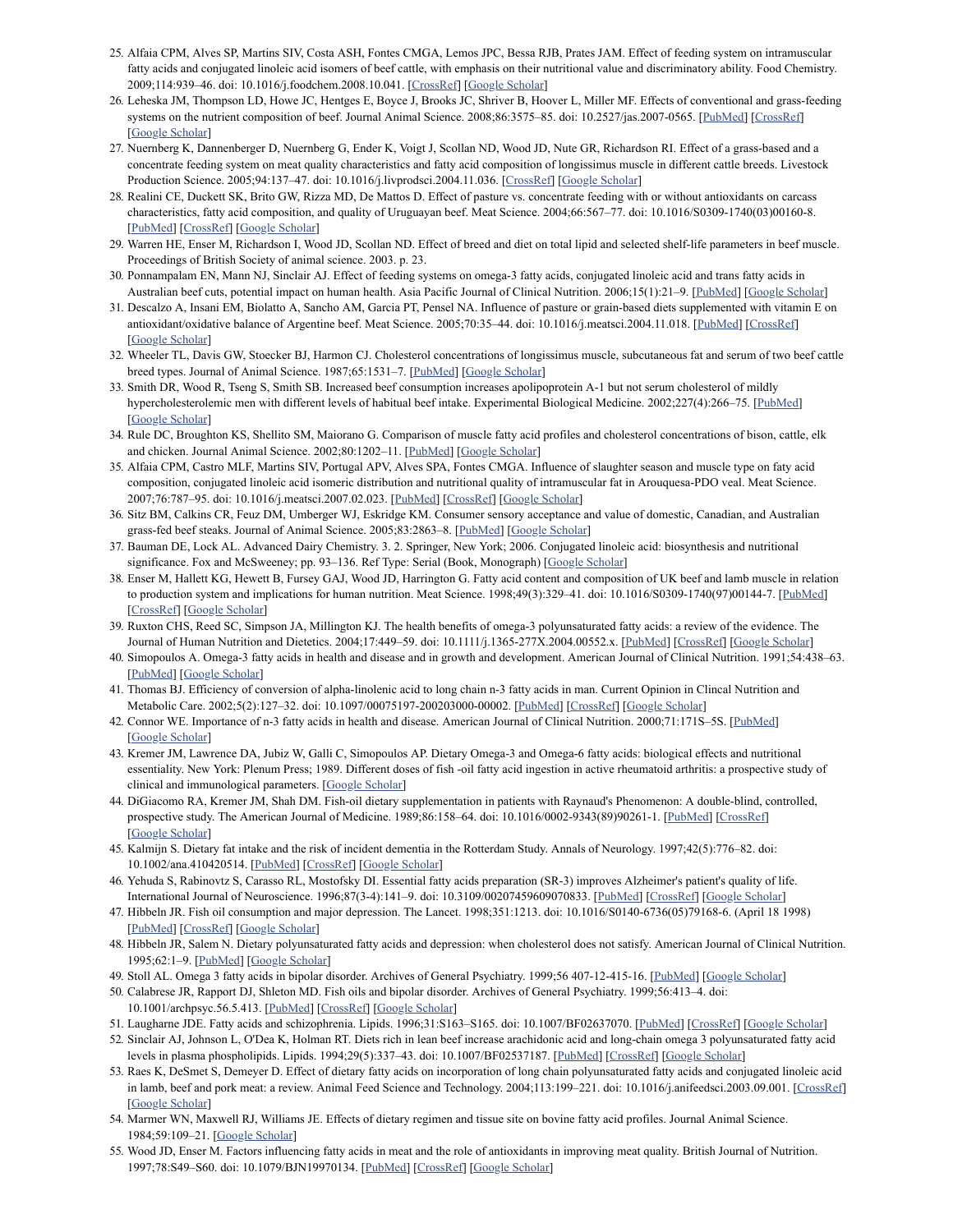- <span id="page-10-10"></span>56. French P, Stanton C, Lawless F, O'Riordan EG, Monahan FJ, Caffery PJ, Moloney AP. Fatty acid composition, including conjugated linoleic acid of intramuscular fat from steers offered grazed grass, grass silage or concentrate-based diets. Journal Animal Science. 2000;78:2849-55. [\[PubMed](https://www.ncbi.nlm.nih.gov/pubmed/11063308)] [Google [Scholar](https://scholar.google.com/scholar_lookup?journal=Journal+Animal+Science&title=Fatty+acid+composition,+including+conjugated+linoleic+acid+of+intramuscular+fat+from+steers+offered+grazed+grass,+grass+silage+or+concentrate-based+diets&author=P+French&author=C+Stanton&author=F+Lawless&author=EG+O%27Riordan&author=FJ+Monahan&volume=78&publication_year=2000&pages=2849-55&)]
- <span id="page-10-0"></span>57. Duckett SK, Wagner DG, Yates LD, Dolezal HG, May SG. Effects of time on feed on beef nutrient composition. Journal Animal Science. 1993;71:2079–88. [[PubMed](https://www.ncbi.nlm.nih.gov/pubmed/8376232)] [Google [Scholar\]](https://scholar.google.com/scholar_lookup?journal=Journal+Animal+Science&title=Effects+of+time+on+feed+on+beef+nutrient+composition&author=SK+Duckett&author=DG+Wagner&author=LD+Yates&author=HG+Dolezal&author=SG+May&volume=71&publication_year=1993&pages=2079-88&)
- <span id="page-10-1"></span>58. Nuernberg K, Nuernberg G, Ender K, Lorenz S, Winkler K, Rickert R, Steinhart H. Omega-3 fatty acids and conjugated linoleic acids of longissimus muscle in beef cattle. European Journal of Lipid Science Technology. 2002;104:463–71. doi: 10.1002/1438- 9312(200208)104:8<463::AID-EJLT463>3.0.CO;2-U. [[CrossRef\]](https://dx.doi.org/10.1002%2F1438-9312(200208)104%3A8%3C463%3A%3AAID-EJLT463%3E3.0.CO%3B2-U) [Google [Scholar\]](https://scholar.google.com/scholar_lookup?journal=European+Journal+of+Lipid+Science+Technology&title=Omega-3+fatty+acids+and+conjugated+linoleic+acids+of+longissimus+muscle+in+beef+cattle&author=K+Nuernberg&author=G+Nuernberg&author=K+Ender&author=S+Lorenz&author=K+Winkler&volume=104&publication_year=2002&pages=463-71&doi=10.1002/1438-9312(200208)104:8%3C463::AID-EJLT463%3E3.0.CO;2-U&)
- <span id="page-10-2"></span>59. Griinari JM, Corl BA, Lacy SH, Chouinard PY, Nurmela KV, Bauman DE. Conjugated linoleic acid is synthesized endogenoulsy in lactating dairy cows by delta-9 desaturase. Journal of Nutrition. 2000;130:2285-91. [\[PubMed\]](https://www.ncbi.nlm.nih.gov/pubmed/10958825) [Google [Scholar](https://scholar.google.com/scholar_lookup?journal=Journal+of+Nutrition&title=Conjugated+linoleic+acid+is+synthesized+endogenoulsy+in+lactating+dairy+cows+by+delta-9+desaturase&author=JM+Griinari&author=BA+Corl&author=SH+Lacy&author=PY+Chouinard&author=KV+Nurmela&volume=130&publication_year=2000&pages=2285-91&pmid=10958825&)]
- <span id="page-10-3"></span>60. Sehat N, Rickert RR, Mossoba MM, Dramer JKG, Yurawecz MP, Roach JAG, Adlof RO, Morehouse KM, Fritsche J, Eulitz KD, Steinhart H, Ku K. Improved separation of conjugated fatty acid methyl esters by silver ion-high-performance liquid chromatography. Lipids. 1999;34:407–13. doi: 10.1007/s11745-999-0379-3. [\[PubMed\]](https://www.ncbi.nlm.nih.gov/pubmed/10443974) [[CrossRef\]](https://dx.doi.org/10.1007%2Fs11745-999-0379-3) [Google [Scholar\]](https://scholar.google.com/scholar_lookup?journal=Lipids&title=Improved+separation+of+conjugated+fatty+acid+methyl+esters+by+silver+ion-high-performance+liquid+chromatography&author=N+Sehat&author=RR+Rickert&author=MM+Mossoba&author=JKG+Dramer&author=MP+Yurawecz&volume=34&publication_year=1999&pages=407-13&pmid=10443974&doi=10.1007/s11745-999-0379-3&)
- <span id="page-10-4"></span>61. Pariza MW, Park Y, Cook ME. Mechanisms of action of conjugated linoleic acid: evidence and speculation. Proceedings for the Society of Experimental Biology and Medicine. 2000;32:853–8. [\[PubMed\]](https://www.ncbi.nlm.nih.gov/pubmed/10632956) [Google [Scholar\]](https://scholar.google.com/scholar_lookup?journal=Proceedings+for+the+Society+of+Experimental+Biology+and+Medicine&title=Mechanisms+of+action+of+conjugated+linoleic+acid:+evidence+and+speculation&author=MW+Pariza&author=Y+Park&author=ME+Cook&volume=32&publication_year=2000&pages=853-8&)
- <span id="page-10-5"></span>62. Bessa RJB, Santos-Silva J, Ribeiro JMR, Portugal AV. Reticulo-rumen biohydrogenation and the enrichment of ruminant edible products with linoleic acid conjugated isomers. Livestock Production Science. 2000;63:201–11. doi: 10.1016/S0301-6226(99)00117-7. [[CrossRef](https://dx.doi.org/10.1016%2FS0301-6226(99)00117-7)] [Google [Scholar](https://scholar.google.com/scholar_lookup?journal=Livestock+Production+Science&title=Reticulo-rumen+biohydrogenation+and+the+enrichment+of+ruminant+edible+products+with+linoleic+acid+conjugated+isomers&author=RJB+Bessa&author=J+Santos-Silva&author=JMR+Ribeiro&author=AV+Portugal&volume=63&publication_year=2000&pages=201-11&doi=10.1016/S0301-6226(99)00117-7&)]
- <span id="page-10-6"></span>63. Turpeinen AM, Mutanen M, Aro ASI, Basu SPD, Griinar JM. Bioconversion of vaccenic acid to conjugated linoleic acid in humans. American Journal of Clinical Nutrition. 2002;76:504-10. [\[PubMed\]](https://www.ncbi.nlm.nih.gov/pubmed/12197992) [Google [Scholar](https://scholar.google.com/scholar_lookup?journal=American+Journal+of+Clinical+Nutrition&title=Bioconversion+of+vaccenic+acid+to+conjugated+linoleic+acid+in+humans&author=AM+Turpeinen&author=M+Mutanen&author=ASI+Aro&author=SPD+Basu&author=JM+Griinar&volume=76&publication_year=2002&pages=504-10&pmid=12197992&)]
- <span id="page-10-7"></span>64. Turpeinen AM, Mautanen M, Aro A, Salminen I, Basu S, Palmquist DL. Bioconversion of vaccenic acid to conjugated linoleic acid in humans. American Journal of Clinical Nutrition. 2002;76:504-10. [[PubMed](https://www.ncbi.nlm.nih.gov/pubmed/12197992)] [Google [Scholar](https://scholar.google.com/scholar_lookup?journal=American+Journal+of+Clinical+Nutrition&title=Bioconversion+of+vaccenic+acid+to+conjugated+linoleic+acid+in+humans&author=AM+Turpeinen&author=M+Mautanen&author=A+Aro&author=I+Salminen&author=S+Basu&volume=76&publication_year=2002&pages=504-10&pmid=12197992&)]
- <span id="page-10-8"></span>65. Turpeinen AM, Mautanen M, Aro A, Salminen I, Basu S, Palmquist DL. Bioconversion of vaccenic acid to conjugated linoleic acid in humans. American Journal of Clinical Nutrition. 2002;76:504-10. [[PubMed](https://www.ncbi.nlm.nih.gov/pubmed/12197992)] [Google [Scholar](https://scholar.google.com/scholar_lookup?journal=American+Journal+of+Clinical+Nutrition&title=Bioconversion+of+vaccenic+acid+to+conjugated+linoleic+acid+in+humans&author=AM+Turpeinen&author=M+Mautanen&author=A+Aro&author=I+Salminen&author=S+Basu&volume=76&publication_year=2002&pages=504-10&pmid=12197992&)]
- <span id="page-10-9"></span>66. Adlof RO, Duval S, Emken EA. Biosynthesis of conjugated linoleic acid in humans. Lipids. 2000;35:131–5. doi: 10.1007/BF02664761. [\[PubMed\]](https://www.ncbi.nlm.nih.gov/pubmed/10757542) [[CrossRef\]](https://dx.doi.org/10.1007%2FBF02664761) [Google [Scholar](https://scholar.google.com/scholar_lookup?journal=Lipids&title=Biosynthesis+of+conjugated+linoleic+acid+in+humans&author=RO+Adlof&author=S+Duval&author=EA+Emken&volume=35&publication_year=2000&pages=131-5&pmid=10757542&doi=10.1007/BF02664761&)]
- <span id="page-10-11"></span>67. Mandell IB, Gullett JG, Buchanan-Smith JG, Campbell CP. Effects of diet and slaughter endpoint on carcass composition and beef quality in Charolais cross steers fed alfalfa silage and (or) high concentrate diets. Canadian Journal of Animal Science. 1997;77:403–14. [Google [Scholar](https://scholar.google.com/scholar_lookup?journal=Canadian+Journal+of+Animal+Science&title=Effects+of+diet+and+slaughter+endpoint+on+carcass+composition+and+beef+quality+in+Charolais+cross+steers+fed+alfalfa+silage+and+(or)+high+concentrate+diets&author=IB+Mandell&author=JG+Gullett&author=JG+Buchanan-Smith&author=CP+Campbell&volume=77&publication_year=1997&pages=403-14&)]
- <span id="page-10-12"></span>68. Dugan MER, Rollan DC, Aalhus JL, Aldai N, Kramer JKG. Subcutaneous fat composition of youthful and mature Canadian beef: emphasis on individual conjugated linoleic acid and trans-18:1 isomers. Canadian Journal of Animal Science. 2008;88:591–9. [Google [Scholar\]](https://scholar.google.com/scholar_lookup?journal=Canadian+Journal+of+Animal+Science&title=Subcutaneous+fat+composition+of+youthful+and+mature+Canadian+beef:+emphasis+on+individual+conjugated+linoleic+acid+and+trans-18:1+isomers&author=MER+Dugan&author=DC+Rollan&author=JL+Aalhus&author=N+Aldai&author=JKG+Kramer&volume=88&publication_year=2008&pages=591-9&)
- <span id="page-10-13"></span>69. Hodgson JM, Wahlqvist ML, Boxall JA, Balazs ND. Platelet trans fatty acids in relation to angiographically assessed coronary artery disease. Atherosclerosis. 1996;120:147-54. doi: 10.1016/0021-9150(95)05696-3. [\[PubMed\]](https://www.ncbi.nlm.nih.gov/pubmed/8645355) [[CrossRef\]](https://dx.doi.org/10.1016%2F0021-9150(95)05696-3) [Google [Scholar\]](https://scholar.google.com/scholar_lookup?journal=Atherosclerosis&title=Platelet+trans+fatty+acids+in+relation+to+angiographically+assessed+coronary+artery+disease&author=JM+Hodgson&author=ML+Wahlqvist&author=JA+Boxall&author=ND+Balazs&volume=120&publication_year=1996&pages=147-54&pmid=8645355&doi=10.1016/0021-9150(95)05696-3&)
- <span id="page-10-14"></span>70. IP C, Scimeca JA, Thompson HJ. Conjugated linoleic acid. Cancer Supplement. 1994;74(3):1050–4. [[PubMed\]](https://www.ncbi.nlm.nih.gov/pubmed/8039138) [Google [Scholar](https://scholar.google.com/scholar_lookup?journal=Cancer+Supplement&title=Conjugated+linoleic+acid&author=C+IP&author=JA+Scimeca&author=HJ+Thompson&volume=74&issue=3&publication_year=1994&pages=1050-4&)]
- 71. Kritchevsky D, Tepper SA, Wright S, Tso P, Czarnecki SK. Influence of conjugated linoleic acid (CLA) on establishment and progression of atherosclerosis in rabbits. Journal American Collection of Nutrition. 2000;19(4):472S–7S. [[PubMed](https://www.ncbi.nlm.nih.gov/pubmed/10963467)] [Google [Scholar](https://scholar.google.com/scholar_lookup?journal=Journal+American+Collection+of+Nutrition&title=Influence+of+conjugated+linoleic+acid+(CLA)+on+establishment+and+progression+of+atherosclerosis+in+rabbits&author=D+Kritchevsky&author=SA+Tepper&author=S+Wright&author=P+Tso&author=SK+Czarnecki&volume=19&issue=4&publication_year=2000&pages=472S-7S&)]
- <span id="page-10-15"></span>72. Steinhart H, Rickert R, Winkler K. Identification and analysis of conjugated linoleic acid isomers (CLA) European Journal of Medicine. 1996;20(8):370–2. [[PubMed](https://www.ncbi.nlm.nih.gov/pubmed/12915332)] [Google [Scholar](https://scholar.google.com/scholar_lookup?journal=European+Journal+of+Medicine&title=Identification+and+analysis+of+conjugated+linoleic+acid+isomers+(CLA)&author=H+Steinhart&author=R+Rickert&author=K+Winkler&volume=20&issue=8&publication_year=1996&pages=370-2&)]
- <span id="page-10-16"></span>73. Dugan MER, Aalhus JL, Jeremiah LE, Kramer JKG, Schaefer AL. The effects of feeding conjugated linoleic acid on subsequent port quality. Canadian Journal of Animal Science. 1999;79:45–51. [Google [Scholar\]](https://scholar.google.com/scholar_lookup?journal=Canadian+Journal+of+Animal+Science&title=The+effects+of+feeding+conjugated+linoleic+acid+on+subsequent+port+quality&author=MER+Dugan&author=JL+Aalhus&author=LE+Jeremiah&author=JKG+Kramer&author=AL+Schaefer&volume=79&publication_year=1999&pages=45-51&)
- 74. Park Y, Albright KJ, Liu W, Storkson JM, Cook ME, Pariza MW. Effect of conjugated linoleic acid on body composition in mice. Lipids. 1997;32:853–8. doi: 10.1007/s11745-997-0109-x. [[PubMed\]](https://www.ncbi.nlm.nih.gov/pubmed/9270977) [\[CrossRef](https://dx.doi.org/10.1007%2Fs11745-997-0109-x)] [Google [Scholar\]](https://scholar.google.com/scholar_lookup?journal=Lipids&title=Effect+of+conjugated+linoleic+acid+on+body+composition+in+mice&author=Y+Park&author=KJ+Albright&author=W+Liu&author=JM+Storkson&author=ME+Cook&volume=32&publication_year=1997&pages=853-8&pmid=9270977&doi=10.1007/s11745-997-0109-x&)
- 75. Sisk M, Hausman D, Martin R, Azain M. Dietary conjugated linoleic acid reduces adiposity in lean but not obese Zucker rats. Journal of Nutrition. 2001;131:1668–74. [[PubMed\]](https://www.ncbi.nlm.nih.gov/pubmed/11385051) [Google [Scholar\]](https://scholar.google.com/scholar_lookup?journal=Journal+of+Nutrition&title=Dietary+conjugated+linoleic+acid+reduces+adiposity+in+lean+but+not+obese+Zucker+rats&author=M+Sisk&author=D+Hausman&author=R+Martin&author=M+Azain&volume=131&publication_year=2001&pages=1668-74&pmid=11385051&)
- <span id="page-10-17"></span>76. Smedman A, Vessby B. Conjugated linoleic acid supplementation in humans - Metabolic effects. Journal of Nutrition. 2001;36:773–81. [[PubMed](https://www.ncbi.nlm.nih.gov/pubmed/11592727)] [Google [Scholar](https://scholar.google.com/scholar_lookup?journal=Journal+of+Nutrition&title=Conjugated+linoleic+acid+supplementation+in+humans+-+Metabolic+effects&author=A+Smedman&author=B+Vessby&volume=36&publication_year=2001&pages=773-81&)]
- <span id="page-10-18"></span>77. Tsuboyama-Kasaoka N, Takahashi M, Tanemura K, Kim HJ, Tange T, Okuyama H, Kasai M, Ikemoto SS, Ezaki O. Conjugated linoleic acid supplementation reduces adipose tissue by apoptosis and develops lipodystrophy in mice. Diabetes. 2000;49:1534–42. doi: 10.2337/diabetes.49.9.1534. [[PubMed](https://www.ncbi.nlm.nih.gov/pubmed/10969838)] [[CrossRef](https://dx.doi.org/10.2337%2Fdiabetes.49.9.1534)] [Google [Scholar](https://scholar.google.com/scholar_lookup?journal=Diabetes&title=Conjugated+linoleic+acid+supplementation+reduces+adipose+tissue+by+apoptosis+and+develops+lipodystrophy+in+mice&author=N+Tsuboyama-Kasaoka&author=M+Takahashi&author=K+Tanemura&author=HJ+Kim&author=T+Tange&volume=49&publication_year=2000&pages=1534-42&pmid=10969838&doi=10.2337/diabetes.49.9.1534&)]
- 78. Clement L, Poirier H, Niot I, Bocher V, Guerre-Millo M, Krief B, Staels B, Besnard P. Dietary trans-10, cis-12 conjugated linoleic acid induces hyperinsulemia and fatty liver in the mouse. Journal of Lipid Research. 2002;43:1400-9. doi: 10.1194/jlr.M20008-JLR200. [\[PubMed\]](https://www.ncbi.nlm.nih.gov/pubmed/12235171) [[CrossRef\]](https://dx.doi.org/10.1194%2Fjlr.M20008-JLR200) [Google [Scholar](https://scholar.google.com/scholar_lookup?journal=Journal+of+Lipid+Research&title=Dietary+trans-10,+cis-12+conjugated+linoleic+acid+induces+hyperinsulemia+and+fatty+liver+in+the+mouse&author=L+Clement&author=H+Poirier&author=I+Niot&author=V+Bocher&author=M+Guerre-Millo&volume=43&publication_year=2002&pages=1400-9&pmid=12235171&doi=10.1194/jlr.M20008-JLR200&)]
- 79. Roche HM, Noone E, Sewter C, McBennett S, Savage D, Gibney MJ, O'Rahilly S, Vidal-Plug AJ. Isomer-dependent metabolic effects of conjugated linoleic acid: insights from molecular markers sterol regulatory element-binding protein 1c and LXR alpha. Diabetes. 2002;51:2037–44. doi: 10.2337/diabetes.51.7.2037. [[PubMed](https://www.ncbi.nlm.nih.gov/pubmed/12086931)] [[CrossRef](https://dx.doi.org/10.2337%2Fdiabetes.51.7.2037)] [Google [Scholar\]](https://scholar.google.com/scholar_lookup?journal=Diabetes&title=Isomer-dependent+metabolic+effects+of+conjugated+linoleic+acid:+insights+from+molecular+markers+sterol+regulatory+element-binding+protein+1c+and+LXR+alpha&author=HM+Roche&author=E+Noone&author=C+Sewter&author=S+McBennett&author=D+Savage&volume=51&publication_year=2002&pages=2037-44&pmid=12086931&doi=10.2337/diabetes.51.7.2037&)
- 80. Riserus U, Arner P, Brismar K, Vessby B. Treatment with dietary trans 10 cis 12 conjugated linoleic acid causes isomer specific insulin resistance in obese men with the metabolic syndrome. Diabetes Care. 2002;25:1516–21. doi: 10.2337/diacare.25.9.1516. [\[PubMed\]](https://www.ncbi.nlm.nih.gov/pubmed/12196420) [[CrossRef\]](https://dx.doi.org/10.2337%2Fdiacare.25.9.1516) [Google [Scholar\]](https://scholar.google.com/scholar_lookup?journal=Diabetes+Care&title=Treatment+with+dietary+trans+10+cis+12+conjugated+linoleic+acid+causes+isomer+specific+insulin+resistance+in+obese+men+with+the+metabolic+syndrome&author=U+Riserus&author=P+Arner&author=K+Brismar&author=B+Vessby&volume=25&publication_year=2002&pages=1516-21&pmid=12196420&doi=10.2337/diacare.25.9.1516&)
- <span id="page-10-19"></span>81. Delany JP, Blohm F, Truett AA, Scimeca JA, West DB. Conjugated linoleic acid rapidly reduces body fat content in mice without affecting energy intake. American Journal of Physiology. 1999;276(4 pt 2):R1172–R1179. [[PubMed](https://www.ncbi.nlm.nih.gov/pubmed/10198400)] [Google [Scholar\]](https://scholar.google.com/scholar_lookup?journal=American+Journal+of+Physiology&title=Conjugated+linoleic+acid+rapidly+reduces+body+fat+content+in+mice+without+affecting+energy+intake&author=JP+Delany&author=F+Blohm&author=AA+Truett&author=JA+Scimeca&author=DB+West&volume=276&issue=4+pt+2&publication_year=1999&pages=R1172-R1179&pmid=10198400&)
- <span id="page-10-20"></span>82. Kelley DS, Simon VA, Taylor PC, Rudolph IL, Benito P. Dietary supplementation with conjugated linoleic acid increased its concentration in human peripheral blood mononuclear cells, but did not alter their function. Lipids. 2001;36:669-74. doi: 10.1007/s11745-001-0771-z. [[PubMed](https://www.ncbi.nlm.nih.gov/pubmed/11521964)] [[CrossRef\]](https://dx.doi.org/10.1007%2Fs11745-001-0771-z) [Google [Scholar](https://scholar.google.com/scholar_lookup?journal=Lipids&title=Dietary+supplementation+with+conjugated+linoleic+acid+increased+its+concentration+in+human+peripheral+blood+mononuclear+cells,+but+did+not+alter+their+function&author=DS+Kelley&author=VA+Simon&author=PC+Taylor&author=IL+Rudolph&author=P+Benito&volume=36&publication_year=2001&pages=669-74&pmid=11521964&doi=10.1007/s11745-001-0771-z&)]
- 83. Whigham LD, Cook ME, Atkinson RL. Conjugated linoleic acid: Implications for human health. Pharmacological Research. 2000;42(6):503–10. doi: 10.1006/phrs.2000.0735. [[PubMed](https://www.ncbi.nlm.nih.gov/pubmed/11058400)] [\[CrossRef](https://dx.doi.org/10.1006%2Fphrs.2000.0735)] [Google [Scholar](https://scholar.google.com/scholar_lookup?journal=Pharmacological+Research&title=Conjugated+linoleic+acid:+Implications+for+human+health&author=LD+Whigham&author=ME+Cook&author=RL+Atkinson&volume=42&issue=6&publication_year=2000&pages=503-10&pmid=11058400&doi=10.1006/phrs.2000.0735&)]
- <span id="page-10-21"></span>84. Schmid A, Collomb M, Sieber R, Bee G. Conjugated linoleic acid in meat and meat products. A review Meat Science. 2006;73:29–41. doi: 10.1016/j.meatsci.2005.10.010. [[PubMed](https://www.ncbi.nlm.nih.gov/pubmed/22062051)] [[CrossRef\]](https://dx.doi.org/10.1016%2Fj.meatsci.2005.10.010) [Google [Scholar\]](https://scholar.google.com/scholar_lookup?journal=A+review+Meat+Science&title=Conjugated+linoleic+acid+in+meat+and+meat+products&author=A+Schmid&author=M+Collomb&author=R+Sieber&author=G+Bee&volume=73&publication_year=2006&pages=29-41&doi=10.1016/j.meatsci.2005.10.010&)
- <span id="page-10-22"></span>85. Knekt P, Jarvinen R, Seppanen R, Pukkala E, Aromaa A. Intake of dairy products and the risk of breast cancer. British Journal of Cancer. 1996;73:687–91. [PMC free [article](https://www.ncbi.nlm.nih.gov/pmc/articles/PMC2074353/)] [[PubMed](https://www.ncbi.nlm.nih.gov/pubmed/8605108)] [Google [Scholar](https://scholar.google.com/scholar_lookup?journal=British+Journal+of+Cancer&title=Intake+of+dairy+products+and+the+risk+of+breast+cancer&author=P+Knekt&author=R+Jarvinen&author=R+Seppanen&author=E+Pukkala&author=A+Aromaa&volume=73&publication_year=1996&pages=687-91&pmid=8605108&)]
- <span id="page-10-23"></span>86. Ha YL, Grimm NK, Pariza MW. Newly recognized anticarcinogenic fatty acids: identification and quantification in natural and processed cheese. Journal of Agricultural and Food Chemistry. 1989;37:75-81. doi: 10.1021/jf00085a018. [\[CrossRef](https://dx.doi.org/10.1021%2Fjf00085a018)] [Google [Scholar](https://scholar.google.com/scholar_lookup?journal=Journal+of+Agricultural+and+Food+Chemistry&title=Newly+recognized+anticarcinogenic+fatty+acids:+identification+and+quantification+in+natural+and+processed+cheese&author=YL+Ha&author=NK+Grimm&author=MW+Pariza&volume=37&publication_year=1989&pages=75-81&doi=10.1021/jf00085a018&)]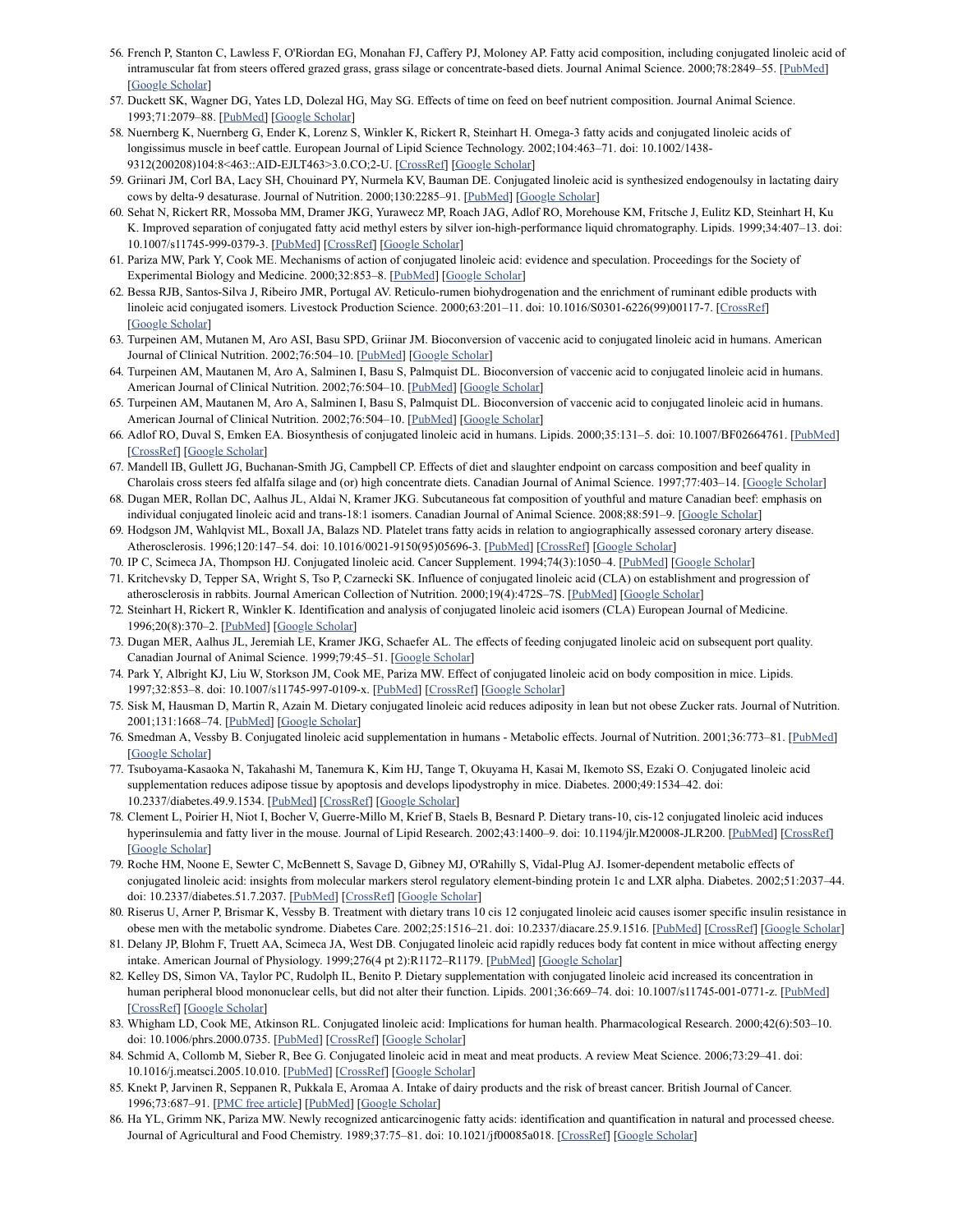- <span id="page-11-0"></span>87. Ritzenthaler KL, McGuire MK, Falen R, Shultz TD, Dasgupta N, McGuire MA. Estimation of conjugated linoleic acid intake by written dietary assessment methodologies underestimates actual intake evaluated by food duplicate methodology. Journal of Nutrition. 2001;131:1548–54. [[PubMed](https://www.ncbi.nlm.nih.gov/pubmed/11340114)] [Google [Scholar\]](https://scholar.google.com/scholar_lookup?journal=Journal+of+Nutrition&title=Estimation+of+conjugated+linoleic+acid+intake+by+written+dietary+assessment+methodologies+underestimates+actual+intake+evaluated+by+food+duplicate+methodology&author=KL+Ritzenthaler&author=MK+McGuire&author=R+Falen&author=TD+Shultz&author=N+Dasgupta&volume=131&publication_year=2001&pages=1548-54&pmid=11340114&)
- <span id="page-11-1"></span>88. Parodi PW. Conjugated linoleic acid: an anticarcinogenic fatty acid present in milk fat (review) Australian Journal of Dairy Technology. 1994;49(2):93–7. [Google [Scholar](https://scholar.google.com/scholar_lookup?journal=Australian+Journal+of+Dairy+Technology&title=Conjugated+linoleic+acid:+an+anticarcinogenic+fatty+acid+present+in+milk+fat+(review)&author=PW+Parodi&volume=49&issue=2&publication_year=1994&pages=93-7&)]
- <span id="page-11-2"></span>89. Dunne PG, Monahan FJ, O'Mara FP, Moloney AP. Colour of bovine subcutaneous adipose tissue: A review of contributory factors, associations with carcass and meat quality and its potential utility in authentication of dietary history. Meat Science. 2009;81(1):28–45. doi: 10.1016/j.meatsci.2008.06.013. [[PubMed](https://www.ncbi.nlm.nih.gov/pubmed/22063959)] [[CrossRef\]](https://dx.doi.org/10.1016%2Fj.meatsci.2008.06.013) [Google [Scholar\]](https://scholar.google.com/scholar_lookup?journal=Meat+Science&title=Colour+of+bovine+subcutaneous+adipose+tissue:+A+review+of+contributory+factors,+associations+with+carcass+and+meat+quality+and+its+potential+utility+in+authentication+of+dietary+history&author=PG+Dunne&author=FJ+Monahan&author=FP+O%27Mara&author=AP+Moloney&volume=81&issue=1&publication_year=2009&pages=28-45&doi=10.1016/j.meatsci.2008.06.013&)
- <span id="page-11-3"></span>90. Chauveau-Duriot B, Thomas D, Portelli J, Doreau M. Carotenoids content in forages: variation during conservation. Renc Rech Ruminants. 2005;12:117. [Google [Scholar](https://scholar.google.com/scholar_lookup?journal=Renc+Rech+Ruminants&title=Carotenoids+content+in+forages:+variation+during+conservation&author=B+Chauveau-Duriot&author=D+Thomas&author=J+Portelli&author=M+Doreau&volume=12&publication_year=2005&pages=117&)]
- <span id="page-11-4"></span>91. Scott LW, Dunn JK, Pownell HJ, Brauchi DJ, McMann MC, Herd JA, Harris KB, Savell JW, Cross HR, Gotto AM Jr. Effects of beef and chicken consumption on plasma lipid levels in hypercholesterolemic men. Archives of Internal Medicine. 1994;154(11):1261–7. doi: 10.1001/archinte.154.11.1261. [[PubMed\]](https://www.ncbi.nlm.nih.gov/pubmed/8203993) [\[CrossRef\]](https://dx.doi.org/10.1001%2Farchinte.154.11.1261) [\[Google](https://scholar.google.com/scholar_lookup?journal=Archives+of+Internal+Medicine&title=Effects+of+beef+and+chicken+consumption+on+plasma+lipid+levels+in+hypercholesterolemic+men&author=LW+Scott&author=JK+Dunn&author=HJ+Pownell&author=DJ+Brauchi&author=MC+McMann&volume=154&issue=11&publication_year=1994&pages=1261-7&pmid=8203993&doi=10.1001/archinte.154.11.1261&) Scholar]
- <span id="page-11-5"></span>92. Hunninghake DB, Maki KC, Kwiterovick PO Jr, Davidson MH, Dicklin MR, Kafonek SD. Incorporation of lean red meat National Cholesterol Education Program Step I diet: a long-term, randomized clinical trial in free-living persons with hypercholesterolemic. Journal of American Colleges of Nutrition. 2000;19(3):351–60. [[PubMed\]](https://www.ncbi.nlm.nih.gov/pubmed/10872897) [Google [Scholar](https://scholar.google.com/scholar_lookup?journal=Journal+of+American+Colleges+of+Nutrition&title=Incorporation+of+lean+red+meat+National+Cholesterol+Education+Program+Step+I+diet:+a+long-term,+randomized+clinical+trial+in+free-living+persons+with+hypercholesterolemic&author=DB+Hunninghake&author=KC+Maki&author=PO+Kwiterovick&author=MH+Davidson&author=MR+Dicklin&volume=19&issue=3&publication_year=2000&pages=351-60&)]
- <span id="page-11-6"></span>93. National Institute of Health Clinical Nutrition Center. Facts about dietary supplements: Vitamin A and Carotenoids. 2002. Ref Type: Pamphlet.
- <span id="page-11-7"></span>94. Descalzo AM, Insani EM, Biolatto A, Sancho AM, Garcia PT, Pensel NA, Josifovich JA. Influence of pasture or grain-based diets supplemented with vitamin E on antioxidant/oxidative balance of Argentine beef. Journal of Meat Science. 2005;70:35-44. doi: 10.1016/j.meatsci.2004.11.018. [[PubMed](https://www.ncbi.nlm.nih.gov/pubmed/22063278)] [\[CrossRef](https://dx.doi.org/10.1016%2Fj.meatsci.2004.11.018)] [Google [Scholar](https://scholar.google.com/scholar_lookup?journal=Journal+of+Meat+Science&title=Influence+of+pasture+or+grain-based+diets+supplemented+with+vitamin+E+on+antioxidant/oxidative+balance+of+Argentine+beef&author=AM+Descalzo&author=EM+Insani&author=A+Biolatto&author=AM+Sancho&author=PT+Garcia&volume=70&publication_year=2005&pages=35-44&doi=10.1016/j.meatsci.2004.11.018&)]
- <span id="page-11-8"></span>95. Simonne AH, Green NR, Bransby DI. Consumer acceptability and beta-carotene content of beef as related to cattle finishing diets. Journal of Food Science. 1996;61:1254–6. doi: 10.1111/j.1365-2621.1996.tb10973.x. [\[CrossRef](https://dx.doi.org/10.1111%2Fj.1365-2621.1996.tb10973.x)] [Google [Scholar](https://scholar.google.com/scholar_lookup?journal=Journal+of+Food+Science&title=Consumer+acceptability+and+beta-carotene+content+of+beef+as+related+to+cattle+finishing+diets&author=AH+Simonne&author=NR+Green&author=DI+Bransby&volume=61&publication_year=1996&pages=1254-6&doi=10.1111/j.1365-2621.1996.tb10973.x&)]
- 96. Duckett SK, Pratt SL, Pavan E. Corn oil or corn grain supplementation to stters grazing endophyte-free tall fescue. II. Effects on subcutaneous fatty acid content and lipogenic gene expression. Journal of Animal Science. 2009;87:1120-8. doi: 10.2527/jas.2008-1420. [\[PubMed\]](https://www.ncbi.nlm.nih.gov/pubmed/19028850) [[CrossRef\]](https://dx.doi.org/10.2527%2Fjas.2008-1420) [Google [Scholar](https://scholar.google.com/scholar_lookup?journal=Journal+of+Animal+Science&title=Corn+oil+or+corn+grain+supplementation+to+stters+grazing+endophyte-free+tall+fescue.+II.+Effects+on+subcutaneous+fatty+acid+content+and+lipogenic+gene+expression&author=SK+Duckett&author=SL+Pratt&author=E+Pavan&volume=87&publication_year=2009&pages=1120-8&pmid=19028850&doi=10.2527/jas.2008-1420&)]
- <span id="page-11-9"></span>97. Yang A, Brewster MJ, Lanari MC, Tume RK. Effect of vitamin E supplementation on alpha-tocopherol and beta-carotene concentrations in tissues from pasture and grain-fed cattle. Meat Science. 2002;60(1):35–40. doi: 10.1016/S0309-1740(01)00102-4. [[PubMed](https://www.ncbi.nlm.nih.gov/pubmed/22063103)] [\[CrossRef](https://dx.doi.org/10.1016%2FS0309-1740(01)00102-4)] [Google [Scholar](https://scholar.google.com/scholar_lookup?journal=Meat+Science&title=Effect+of+vitamin+E+supplementation+on+alpha-tocopherol+and+beta-carotene+concentrations+in+tissues+from+pasture+and+grain-fed+cattle&author=A+Yang&author=MJ+Brewster&author=MC+Lanari&author=RK+Tume&volume=60&issue=1&publication_year=2002&pages=35-40&doi=10.1016/S0309-1740(01)00102-4&)]
- <span id="page-11-11"></span><span id="page-11-10"></span>98. Pryor WA. Vitamin E and Carotenoid Abstracts- 1994 Studies of Lipid-Soluble Antioxidants. Vitamin E Research and Information Services. 1996. 99. Arnold RN, Scheller N, Arp KK, Williams SC, Beuge DR, Schaefer DM. Effect of long or short-term feeding of alfa-tocopherol acetate to Holstein
- and crossbred beef steers on performance, carcass characteristics, and beef color stability. Journal Animal Science. 1992;70:3055–65. [\[PubMed](https://www.ncbi.nlm.nih.gov/pubmed/1429281)] [Google [Scholar](https://scholar.google.com/scholar_lookup?journal=Journal+Animal+Science&title=Effect+of+long+or+short-term+feeding+of+alfa-tocopherol+acetate+to+Holstein+and+crossbred+beef+steers+on+performance,+carcass+characteristics,+and+beef+color+stability&author=RN+Arnold&author=N+Scheller&author=KK+Arp&author=SC+Williams&author=DR+Beuge&volume=70&publication_year=1992&pages=3055-65&)]
- 100. Descalzo AM, Sancho AM. A review of natural antioxidants and their effects on oxidative status, odor and quality of fresh beef in Argentina. Meat Science. 2008;79:423–36. doi: 10.1016/j.meatsci.2007.12.006. [\[PubMed\]](https://www.ncbi.nlm.nih.gov/pubmed/22062902) [[CrossRef\]](https://dx.doi.org/10.1016%2Fj.meatsci.2007.12.006) [Google [Scholar\]](https://scholar.google.com/scholar_lookup?journal=Meat+Science&title=A+review+of+natural+antioxidants+and+their+effects+on+oxidative+status,+odor+and+quality+of+fresh+beef+in+Argentina&author=AM+Descalzo&author=AM+Sancho&volume=79&publication_year=2008&pages=423-36&doi=10.1016/j.meatsci.2007.12.006&)
- <span id="page-11-12"></span>101. Insani EM, Eyherabide A, Grigioni G, Sancho AM, Pensel NA, Descalzo AM. Oxidative stability and its relationship with natural antioxidants during refrigerated retail display of beef produced in Argentina. Meat Science. 2008;79:444-52. doi: 10.1016/j.meatsci.2007.10.017. [\[PubMed\]](https://www.ncbi.nlm.nih.gov/pubmed/22062904) [[CrossRef\]](https://dx.doi.org/10.1016%2Fj.meatsci.2007.10.017) [Google [Scholar](https://scholar.google.com/scholar_lookup?journal=Meat+Science&title=Oxidative+stability+and+its+relationship+with+natural+antioxidants+during+refrigerated+retail+display+of+beef+produced+in+Argentina&author=EM+Insani&author=A+Eyherabide&author=G+Grigioni&author=AM+Sancho&author=NA+Pensel&volume=79&publication_year=2008&pages=444-52&doi=10.1016/j.meatsci.2007.10.017&)]
- <span id="page-11-13"></span>102. Lonn EM, Yusuf S. Is there a role for antioxidant vitamins in the prevention of cardiovascular diseases? An update on epidemiological and clinical trials data. Cancer Journal of Cardiology. 1997;13:957-65. [\[PubMed](https://www.ncbi.nlm.nih.gov/pubmed/9374952)] [Google [Scholar](https://scholar.google.com/scholar_lookup?journal=Cancer+Journal+of+Cardiology&title=Is+there+a+role+for+antioxidant+vitamins+in+the+prevention+of+cardiovascular+diseases?+An+update+on+epidemiological+and+clinical+trials+data&author=EM+Lonn&author=S+Yusuf&volume=13&publication_year=1997&pages=957-65&)]
- 103. Jialal I, Fuller CJ. Effect of vitamin E, vitamin C and beta-carotene on LDL oxidation and atherosclerosis. Canadian Journal of Cardiology. 1995;11(supplemental G):97G–103G. [\[PubMed](https://www.ncbi.nlm.nih.gov/pubmed/7585302)] [Google [Scholar\]](https://scholar.google.com/scholar_lookup?journal=Canadian+Journal+of+Cardiology&title=Effect+of+vitamin+E,+vitamin+C+and+beta-carotene+on+LDL+oxidation+and+atherosclerosis&author=I+Jialal&author=CJ+Fuller&volume=11&issue=supplemental+G&publication_year=1995&pages=97G-103G&pmid=7585302&)
- 104. Stampfer MJ, Hennekens CH, Manson JE, Colditz GA, Rosner B, Willett WC. Vitamin E consumption and the risk of coronary disease in women. New England Journal of Medicine. 1993;328(1444):1449. [[PubMed](https://www.ncbi.nlm.nih.gov/pubmed/8479463)] [Google [Scholar](https://scholar.google.com/scholar_lookup?journal=New+England+Journal+of+Medicine&title=Vitamin+E+consumption+and+the+risk+of+coronary+disease+in+women&author=MJ+Stampfer&author=CH+Hennekens&author=JE+Manson&author=GA+Colditz&author=B+Rosner&volume=328&issue=1444&publication_year=1993&pages=1449&)]
- <span id="page-11-14"></span>105. Knekt P, Reunanen A, Jarvinen R, Seppanen R, Heliovaara M, Aromaa A. Antioxidant vitamin intake and coronary mortality in a longitudinal population study. American Journal of Epidemiology. 1994;139:1180-9. [\[PubMed\]](https://www.ncbi.nlm.nih.gov/pubmed/8209876) [Google [Scholar\]](https://scholar.google.com/scholar_lookup?journal=American+Journal+of+Epidemiology&title=Antioxidant+vitamin+intake+and+coronary+mortality+in+a+longitudinal+population+study&author=P+Knekt&author=A+Reunanen&author=R+Jarvinen&author=R+Seppanen&author=M+Heliovaara&volume=139&publication_year=1994&pages=1180-9&pmid=8209876&)
- <span id="page-11-15"></span>106. Weitberg AB, Corvese D. Effects of vitamin E and beta-carotene on DNA strand breakage induced by tobacco-specific nitrosamines and stimulated human phagocytes. Journal of Experimental Cancer Research. 1997;16:11-4. [[PubMed](https://www.ncbi.nlm.nih.gov/pubmed/9148854)] [Google [Scholar\]](https://scholar.google.com/scholar_lookup?journal=Journal+of+Experimental+Cancer+Research&title=Effects+of+vitamin+E+and+beta-carotene+on+DNA+strand+breakage+induced+by+tobacco-specific+nitrosamines+and+stimulated+human+phagocytes&author=AB+Weitberg&author=D+Corvese&volume=16&publication_year=1997&pages=11-4&)
- <span id="page-11-16"></span>107. Leske MC, Chylack LT Jr, He Q, Wu SY, Schoenfeld E, Friend J, Wolfe J. Antioxidant vitamins and nuclear opacities: The longitudinal study of cataract. Ophthalmology. 1998;105:831–6. doi: 10.1016/S0161-6420(98)95021-7. [[PubMed](https://www.ncbi.nlm.nih.gov/pubmed/9593382)] [\[CrossRef\]](https://dx.doi.org/10.1016%2FS0161-6420(98)95021-7) [Google [Scholar](https://scholar.google.com/scholar_lookup?journal=Ophthalmology&title=Antioxidant+vitamins+and+nuclear+opacities:+The+longitudinal+study+of+cataract&author=MC+Leske&author=LT+Chylack&author=Q+He&author=SY+Wu&author=E+Schoenfeld&volume=105&publication_year=1998&pages=831-6&pmid=9593382&doi=10.1016/S0161-6420(98)95021-7&)]
- <span id="page-11-17"></span>108. Teikari JM, Virtamo J, Rautalahi M, Palmgren J, Liestro K, Heinonen OP. Long-term supplementation with alpha-tocopherol and beta-carotene and age-related cataract. Acta Ophthalmologica Scandinavica. 1997;75:634-40. doi: 10.1111/j.1600-0420.1997.tb00620.x. [\[PubMed\]](https://www.ncbi.nlm.nih.gov/pubmed/9527321) [\[CrossRef\]](https://dx.doi.org/10.1111%2Fj.1600-0420.1997.tb00620.x) [Google [Scholar](https://scholar.google.com/scholar_lookup?journal=Acta+Ophthalmologica+Scandinavica&title=Long-term+supplementation+with+alpha-tocopherol+and+beta-carotene+and+age-related+cataract&author=JM+Teikari&author=J+Virtamo&author=M+Rautalahi&author=J+Palmgren&author=K+Liestro&volume=75&publication_year=1997&pages=634-40&pmid=9527321&doi=10.1111/j.1600-0420.1997.tb00620.x&)]
- <span id="page-11-18"></span>109. Dietary guidelines Advisory Committee, Agricultural Research Service United States Department of Agriculture USDA. Report of the dietary guidelines advisory committee on the dietary guidelines for Americans. Dietary guidelines Advisory Committee. 2000. Ref Type: Hearing.
- <span id="page-11-19"></span>110. McClure EK, Belk KE, Scanga JA, Smith GC. Determination of appropriate Vitamin E supplementation levels and administration times to ensure adequate muscle tissue alpha-tocopherol concentration in cattle destined for the Nolan Ryan tender-aged beef program. Animal Sciences Research Report. The Department of Animal Sciences, Colorado State University; 2002. Ref Type: Report. [\[Google](https://scholar.google.com/scholar_lookup?title=Determination+of+appropriate+Vitamin+E+supplementation+levels+and+administration+times+to+ensure+adequate+muscle+tissue+alpha-tocopherol+concentration+in+cattle+destined+for+the+Nolan+Ryan+tender-aged+beef+program.+Animal+Sciences+Research+Report&author=EK+McClure&author=KE+Belk&author=JA+Scanga&author=GC+Smith&publication_year=2002&) Scholar]
- <span id="page-11-20"></span>111. Yang A, Lanari MC, Brewster MJ, Tume RK. Lipid stability and meat colour of beef from pasture and grain-fed cattle with or without vitamin E supplement. Meat Science. 2002;60:41-50. doi: 10.1016/S0309-1740(01)00103-6. [[PubMed\]](https://www.ncbi.nlm.nih.gov/pubmed/22063104) [[CrossRef\]](https://dx.doi.org/10.1016%2FS0309-1740(01)00103-6) [Google [Scholar\]](https://scholar.google.com/scholar_lookup?journal=Meat+Science&title=Lipid+stability+and+meat+colour+of+beef+from+pasture+and+grain-fed+cattle+with+or+without+vitamin+E+supplement&author=A+Yang&author=MC+Lanari&author=MJ+Brewster&author=RK+Tume&volume=60&publication_year=2002&pages=41-50&doi=10.1016/S0309-1740(01)00103-6&)
- <span id="page-11-21"></span>112. Valencia E, Marin A, Hardy G. Glutathione - Nutritional and Pharmacological Viewpoints: Part II. Nutraceuticals. 2001;17:485-6. [[PubMed](https://www.ncbi.nlm.nih.gov/pubmed/11399412)] [Google [Scholar](https://scholar.google.com/scholar_lookup?journal=Nutraceuticals&title=Glutathione+-+Nutritional+and+Pharmacological+Viewpoints:+Part+II&author=E+Valencia&author=A+Marin&author=G+Hardy&volume=17&publication_year=2001&pages=485-6&)]
- <span id="page-11-22"></span>113. Valencia E, Marin A, Hardy G. Glutathione - Nutritional and Pharmacologic Viewpoints: Part IV. Nutraceuticals. 2001;17:783–4. [\[PubMed\]](https://www.ncbi.nlm.nih.gov/pubmed/11527680) [Google [Scholar](https://scholar.google.com/scholar_lookup?journal=Nutraceuticals&title=Glutathione+-+Nutritional+and+Pharmacologic+Viewpoints:+Part+IV&author=E+Valencia&author=A+Marin&author=G+Hardy&volume=17&publication_year=2001&pages=783-4&)]
- <span id="page-11-23"></span>114. Descalzo AM, Rossetti L, Grigioni G, Irurueta M, Sancho AM, Carrete J, Pensel NA. Antioxidant status and odor profile in fresh beef from pasture or grain-fed cattle. Meat Science. 2007;75:299–307. doi: 10.1016/j.meatsci.2006.07.015. [[PubMed](https://www.ncbi.nlm.nih.gov/pubmed/22063662)] [\[CrossRef\]](https://dx.doi.org/10.1016%2Fj.meatsci.2006.07.015) [\[Google](https://scholar.google.com/scholar_lookup?journal=Meat+Science&title=Antioxidant+status+and+odor+profile+in+fresh+beef+from+pasture+or+grain-fed+cattle&author=AM+Descalzo&author=L+Rossetti&author=G+Grigioni&author=M+Irurueta&author=AM+Sancho&volume=75&publication_year=2007&pages=299-307&doi=10.1016/j.meatsci.2006.07.015&) Scholar]
- <span id="page-11-24"></span>115. Gatellier P, Mercier Y, Renerre M. Effect of diet finishing mode (pasture or mixed diet) on antioxidant status of Charolais bovine meat. Meat Science. 2004;67:385–94. doi: 10.1016/j.meatsci.2003.11.009. [[PubMed\]](https://www.ncbi.nlm.nih.gov/pubmed/22061512) [\[CrossRef\]](https://dx.doi.org/10.1016%2Fj.meatsci.2003.11.009) [\[Google](https://scholar.google.com/scholar_lookup?journal=Meat+Science&title=Effect+of+diet+finishing+mode+(pasture+or+mixed+diet)+on+antioxidant+status+of+Charolais+bovine+meat&author=P+Gatellier&author=Y+Mercier&author=M+Renerre&volume=67&publication_year=2004&pages=385-94&doi=10.1016/j.meatsci.2003.11.009&) Scholar]
- <span id="page-11-25"></span>116. French P, O'Riordan EG, Monahan FJ, Caffery PJ, Moloney AP. Fatty acid composition of intra-muscular tricylglycerols of steers fed autumn grass and concentrates. Livestock Production Science. 2003;81:307–17. doi: 10.1016/S0301-6226(02)00253-1. [\[CrossRef\]](https://dx.doi.org/10.1016%2FS0301-6226(02)00253-1) [\[Google](https://scholar.google.com/scholar_lookup?journal=Livestock+Production+Science&title=Fatty+acid+composition+of+intra-muscular+tricylglycerols+of+steers+fed+autumn+grass+and+concentrates&author=P+French&author=EG+O%27Riordan&author=FJ+Monahan&author=PJ+Caffery&author=AP+Moloney&volume=81&publication_year=2003&pages=307-17&doi=10.1016/S0301-6226(02)00253-1&) Scholar]
- <span id="page-11-26"></span>117. Elmore JS, Warren HE, Mottram DS, Scollan ND, Enser M, Richardson RI. A comparison of the aroma volatiles and fatty acid compositions of grilled beef muscle from Aberdeen Angus and Holstein-Friesian steers fed deits based on silage or concentrates. Meat Science. 2006;68:27–33. doi: 10.1016/j.meatsci.2004.01.010. [[PubMed](https://www.ncbi.nlm.nih.gov/pubmed/22062004)] [[CrossRef\]](https://dx.doi.org/10.1016%2Fj.meatsci.2004.01.010) [Google [Scholar\]](https://scholar.google.com/scholar_lookup?journal=Meat+Science&title=A+comparison+of+the+aroma+volatiles+and+fatty+acid+compositions+of+grilled+beef+muscle+from+Aberdeen+Angus+and+Holstein-Friesian+steers+fed+deits+based+on+silage+or+concentrates&author=JS+Elmore&author=HE+Warren&author=DS+Mottram&author=ND+Scollan&author=M+Enser&volume=68&publication_year=2006&pages=27-33&doi=10.1016/j.meatsci.2004.01.010&)